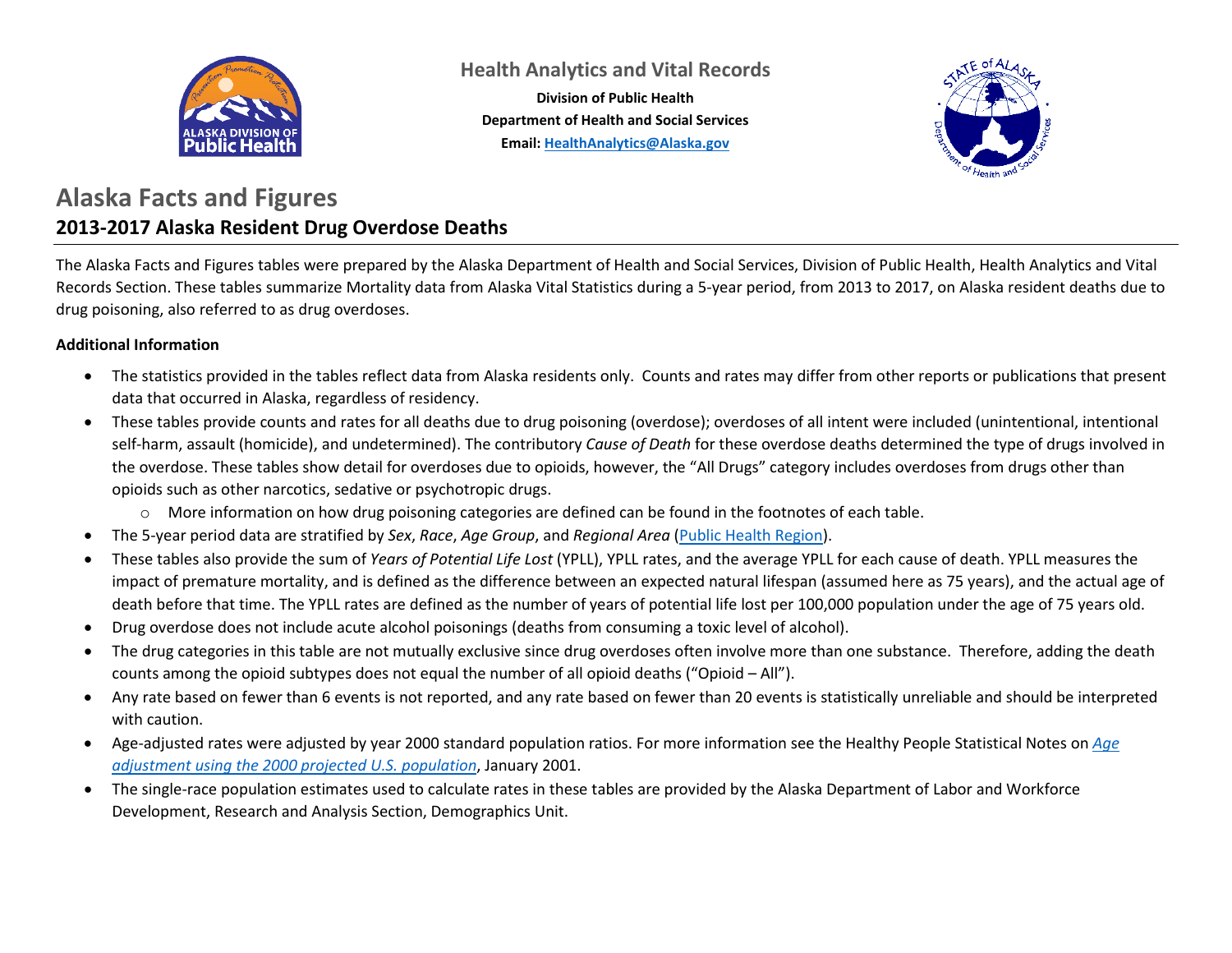

# **Alaska Facts & Figures Alaska Resident Drug Overdoses by Year (2013-2017)**

|      |                                    |               | <b>Mortality</b>        |                                      |                               |             |                                        | <b>Years of Potential Life Lost (Age &lt;75)</b> |                        |
|------|------------------------------------|---------------|-------------------------|--------------------------------------|-------------------------------|-------------|----------------------------------------|--------------------------------------------------|------------------------|
|      | Cause of Death <sup>1</sup>        | <b>Deaths</b> | Crude Rate <sup>2</sup> | Age<br>Adjusted<br>Rate <sup>3</sup> | <b>Median Age</b><br>of Death | <b>YPLL</b> | <b>Crude YPLL</b><br>Rate <sup>4</sup> | Age<br><b>Adjusted</b><br>YPLL Rate <sup>5</sup> | Average<br><b>YPLL</b> |
| 2017 | <b>All Drugs</b>                   | 143           | 19.4                    | 19.7                                 | 41                            | 4,719       | 664.1                                  | 698.1                                            | 33                     |
|      | Opioids - All                      | 99            | 13.4                    | 13.5                                 | 41                            | 3,201       | 450.5                                  | 468.7                                            | 32.3                   |
|      | <b>Opioids - Prescription</b>      | 50            | 6.8                     | 6.8                                  | 46.5                          | 1,459       | 205.3                                  | 212.8                                            | 29.2                   |
|      | Opioids - Natural & Semi-Synthetic | 46            | 6.2                     | 6.3                                  | 45.5                          | 1,357       | 191.0                                  | 198.3                                            | 29.5                   |
|      | Opioids - Non-Methadone Synthetic  | 37            | 5.0                     | 4.9                                  | 43                            | 1,211       | 170.4                                  | 174.6                                            | 32.7                   |
|      | Methadone                          | 8             | $1.1*$                  | $1.0*$                               | 55.5                          | 196         | $27.6*$                                | $26.9*$                                          | 24.5                   |
|      | Heroin                             | 34            | 4.6                     | 4.6                                  | 38                            | 1,217       | 171.3                                  | 174.5                                            | 35.8                   |

Data Accessed: 10/10/2018 Source: Alaska Division of Public Health, Vital Statistics, Mortality.

\*\* Crude and age adjusted rates based on fewer than 6 events (or YPLL rates based on fewer than 6 events under 75 years old) are not reported.



5. Years per 100,000 population under 75 years old, age adjusted to year 2000 standard population.

\* Crude and age adjusted rates based on fewer than 20 events (or YPLL rates based on fewer than 20 events under 75 years old) are statistically unreliable and should be used with caution.

3. Events per 100,000 population, age adjusted to year 2000 standard population.

4. Years per 100,000 population under 75 years old.

Heroin: Underlying cause of death X40-X44, X60-X64, X85, Y10-Y14; Contributing cause of death T401.

2. Events per 100,000 population.

 Opioid - Non-Methadone Synthetic: Underlying cause of death X40-X44, X60-X64, X85, Y10-Y14; Contributing cause of death T404. (e.g. fentanyl, fentanyl analogues, tramadol, etc.) Methadone: Underlying cause of death X40-X44, X60-X64, X85, Y10-Y14; Contributing cause of death T403.

Opioid - Prescription: Underlying cause of death X40-X44, X60-X64, X85, Y10-Y14; Contributing cause of death T402-T403. (e.g. codeine, percodan, morphine, methadone, etc.)

Opioid - Natural & Semi-Synthetic: Underlying cause of death X40-X44, X60-X64, X85, Y10-Y14; Contributing cause of death T402. (e.g. prescription opioids, excluding methadone)

All Drugs: Underlying cause of death X40-X44, X60-X64, X85, Y10-Y14.

Opioid - All: Underlying cause of death X40-X44, X60-X64, X85, Y10-Y14; Contributing cause of death T400-T404, T406.

Footnotes: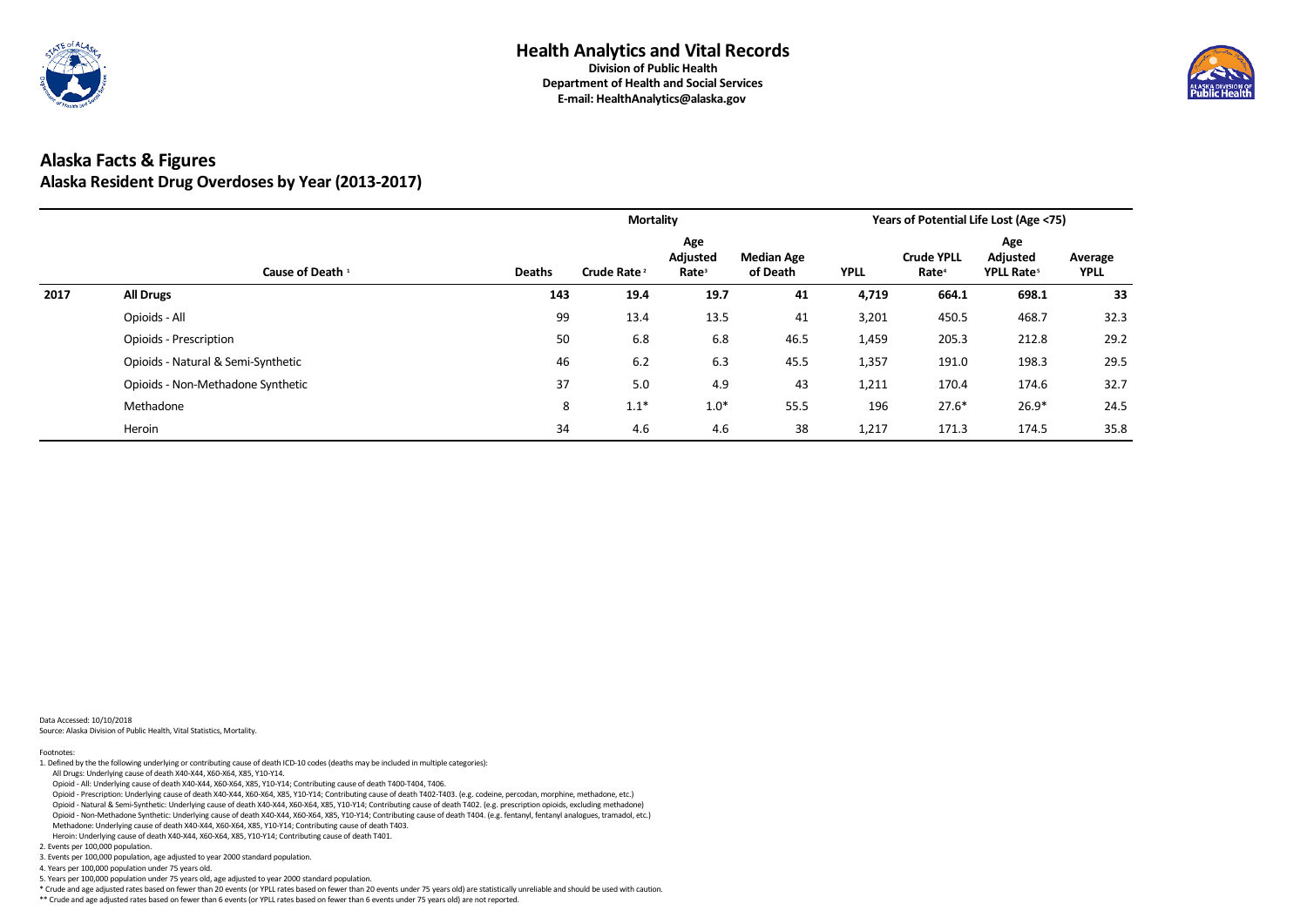

# **Alaska Facts & Figures Alaska Resident Drug Overdoses by Year (2013-2017)**

|      |                                    |               |                         |                                      | <b>Years of Potential Life Lost (Age &lt;75)</b> |             |                                        |                                                  |                        |
|------|------------------------------------|---------------|-------------------------|--------------------------------------|--------------------------------------------------|-------------|----------------------------------------|--------------------------------------------------|------------------------|
|      | Cause of Death <sup>1</sup>        | <b>Deaths</b> | Crude Rate <sup>2</sup> | Age<br>Adjusted<br>Rate <sup>3</sup> | <b>Median Age</b><br>of Death                    | <b>YPLL</b> | <b>Crude YPLL</b><br>Rate <sup>4</sup> | Age<br><b>Adjusted</b><br>YPLL Rate <sup>5</sup> | Average<br><b>YPLL</b> |
| 2016 | <b>All Drugs</b>                   | 125           | 16.9                    | 16.7                                 | 41                                               | 4,298       | 601.6                                  | 622.6                                            | 34.4                   |
|      | Opioids - All                      | 91            | 12.3                    | 12.3                                 | 38                                               | 3,250       | 454.9                                  | 473.1                                            | 35.7                   |
|      | <b>Opioids - Prescription</b>      | 51            | 6.9                     | 6.9                                  | 44                                               | 1,664       | 232.9                                  | 242.1                                            | 32.6                   |
|      | Opioids - Natural & Semi-Synthetic | 45            | 6.1                     | 6.1                                  | 44                                               | 1,465       | 205.1                                  | 215.7                                            | 32.6                   |
|      | Opioids - Non-Methadone Synthetic  | 8             | $1.1*$                  | $1.0*$                               | 32                                               | 337         | $47.2*$                                | $46.0*$                                          | 42.1                   |
|      | Methadone                          | 13            | $1.8*$                  | $1.7*$                               | 45                                               | 405         | $56.7*$                                | $58.1*$                                          | 31.2                   |
|      | Heroin                             | 47            | 6.4                     | 6.3                                  | 36                                               | 1,774       | 248.3                                  | 257.1                                            | 37.7                   |

Data Accessed: 10/10/2018 Source: Alaska Division of Public Health, Vital Statistics, Mortality.

\*\* Crude and age adjusted rates based on fewer than 6 events (or YPLL rates based on fewer than 6 events under 75 years old) are not reported.



5. Years per 100,000 population under 75 years old, age adjusted to year 2000 standard population.

\* Crude and age adjusted rates based on fewer than 20 events (or YPLL rates based on fewer than 20 events under 75 years old) are statistically unreliable and should be used with caution.

3. Events per 100,000 population, age adjusted to year 2000 standard population.

4. Years per 100,000 population under 75 years old.

Heroin: Underlying cause of death X40-X44, X60-X64, X85, Y10-Y14; Contributing cause of death T401.

2. Events per 100,000 population.

 Opioid - Non-Methadone Synthetic: Underlying cause of death X40-X44, X60-X64, X85, Y10-Y14; Contributing cause of death T404. (e.g. fentanyl, fentanyl analogues, tramadol, etc.) Methadone: Underlying cause of death X40-X44, X60-X64, X85, Y10-Y14; Contributing cause of death T403.

Opioid - Prescription: Underlying cause of death X40-X44, X60-X64, X85, Y10-Y14; Contributing cause of death T402-T403. (e.g. codeine, percodan, morphine, methadone, etc.)

Opioid - Natural & Semi-Synthetic: Underlying cause of death X40-X44, X60-X64, X85, Y10-Y14; Contributing cause of death T402. (e.g. prescription opioids, excluding methadone)

All Drugs: Underlying cause of death X40-X44, X60-X64, X85, Y10-Y14.

Opioid - All: Underlying cause of death X40-X44, X60-X64, X85, Y10-Y14; Contributing cause of death T400-T404, T406.

Footnotes: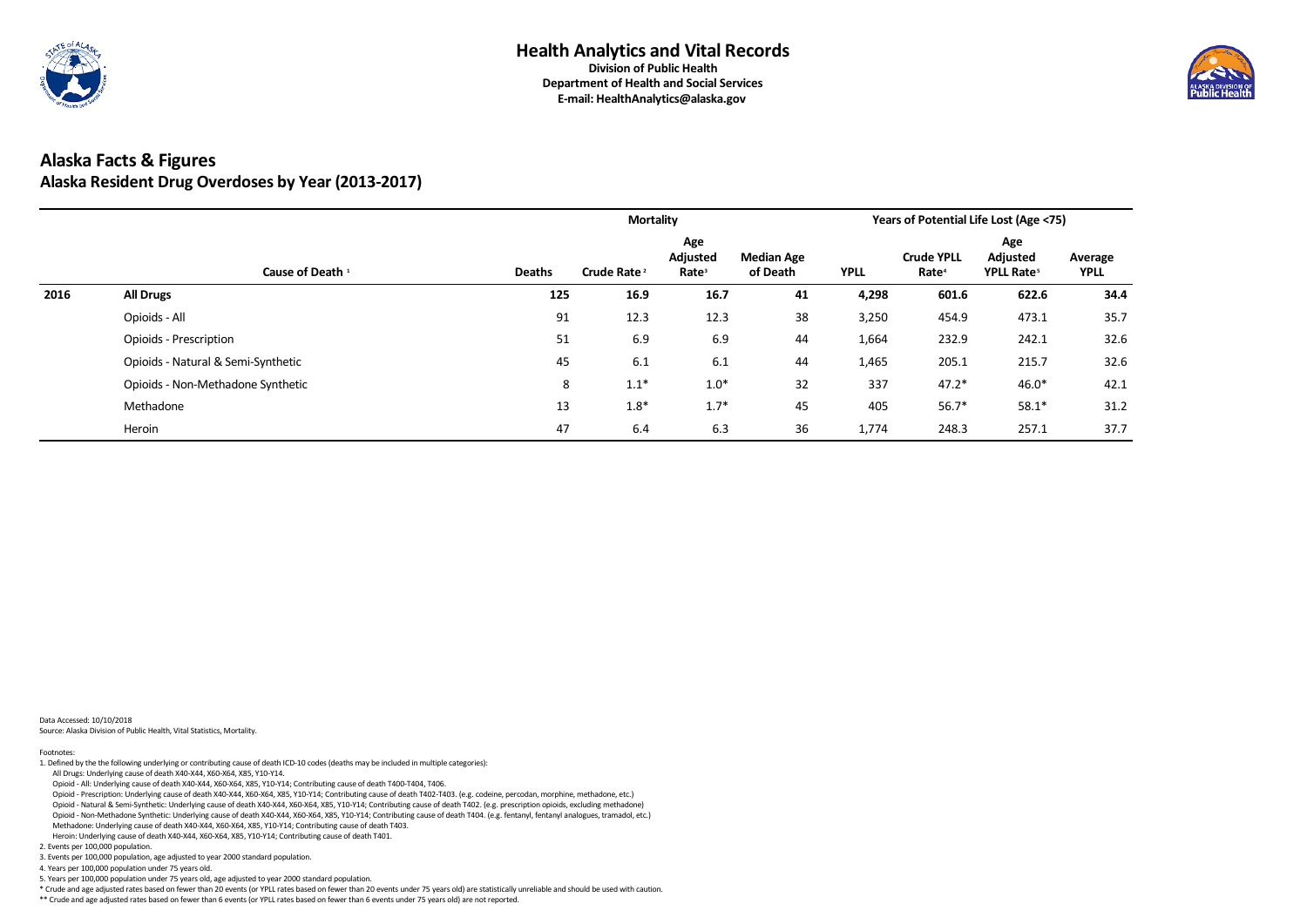

# **Alaska Facts & Figures Alaska Resident Drug Overdoses by Year (2013-2017)**

|      |                                    |               | <b>Mortality</b>        |                                      |                               |             |                                        | <b>Years of Potential Life Lost (Age &lt;75)</b> |                        |
|------|------------------------------------|---------------|-------------------------|--------------------------------------|-------------------------------|-------------|----------------------------------------|--------------------------------------------------|------------------------|
|      | Cause of Death <sup>1</sup>        | <b>Deaths</b> | Crude Rate <sup>2</sup> | Age<br>Adjusted<br>Rate <sup>3</sup> | <b>Median Age</b><br>of Death | <b>YPLL</b> | <b>Crude YPLL</b><br>Rate <sup>4</sup> | Age<br>Adjusted<br>YPLL Rate <sup>5</sup>        | Average<br><b>YPLL</b> |
| 2015 | <b>All Drugs</b>                   | 121           | 16.4                    | 15.9                                 | 37                            | 4,212       | 590.6                                  | 597.4                                            | 34.8                   |
|      | Opioids - All                      | 86            | 11.7                    | 11.1                                 | 35.5                          | 3,095       | 433.9                                  | 436.7                                            | 36                     |
|      | <b>Opioids - Prescription</b>      | 57            | 7.7                     | 7.5                                  | 38                            | 1,967       | 275.8                                  | 281.8                                            | 34.5                   |
|      | Opioids - Natural & Semi-Synthetic | 51            | 6.9                     | 6.6                                  | 38                            | 1,785       | 250.3                                  | 251.3                                            | 35                     |
|      | Opioids - Non-Methadone Synthetic  | 14            | $1.9*$                  | $1.8*$                               | 35                            | 512         | $71.8*$                                | $71.3*$                                          | 36.6                   |
|      | Methadone                          | 10            | $1.4*$                  | $1.3*$                               | 40                            | 311         | $43.6*$                                | $46.7*$                                          | 31.1                   |
|      | Heroin                             | 37            | 5.0                     | 4.8                                  | 32                            | 1,450       | 203.3                                  | 200.6                                            | 39.2                   |

Data Accessed: 10/10/2018 Source: Alaska Division of Public Health, Vital Statistics, Mortality.

\*\* Crude and age adjusted rates based on fewer than 6 events (or YPLL rates based on fewer than 6 events under 75 years old) are not reported.



5. Years per 100,000 population under 75 years old, age adjusted to year 2000 standard population.

\* Crude and age adjusted rates based on fewer than 20 events (or YPLL rates based on fewer than 20 events under 75 years old) are statistically unreliable and should be used with caution.

3. Events per 100,000 population, age adjusted to year 2000 standard population.

4. Years per 100,000 population under 75 years old.

Heroin: Underlying cause of death X40-X44, X60-X64, X85, Y10-Y14; Contributing cause of death T401.

2. Events per 100,000 population.

 Opioid - Non-Methadone Synthetic: Underlying cause of death X40-X44, X60-X64, X85, Y10-Y14; Contributing cause of death T404. (e.g. fentanyl, fentanyl analogues, tramadol, etc.) Methadone: Underlying cause of death X40-X44, X60-X64, X85, Y10-Y14; Contributing cause of death T403.

Opioid - Prescription: Underlying cause of death X40-X44, X60-X64, X85, Y10-Y14; Contributing cause of death T402-T403. (e.g. codeine, percodan, morphine, methadone, etc.)

Opioid - Natural & Semi-Synthetic: Underlying cause of death X40-X44, X60-X64, X85, Y10-Y14; Contributing cause of death T402. (e.g. prescription opioids, excluding methadone)

All Drugs: Underlying cause of death X40-X44, X60-X64, X85, Y10-Y14.

Opioid - All: Underlying cause of death X40-X44, X60-X64, X85, Y10-Y14; Contributing cause of death T400-T404, T406.

Footnotes: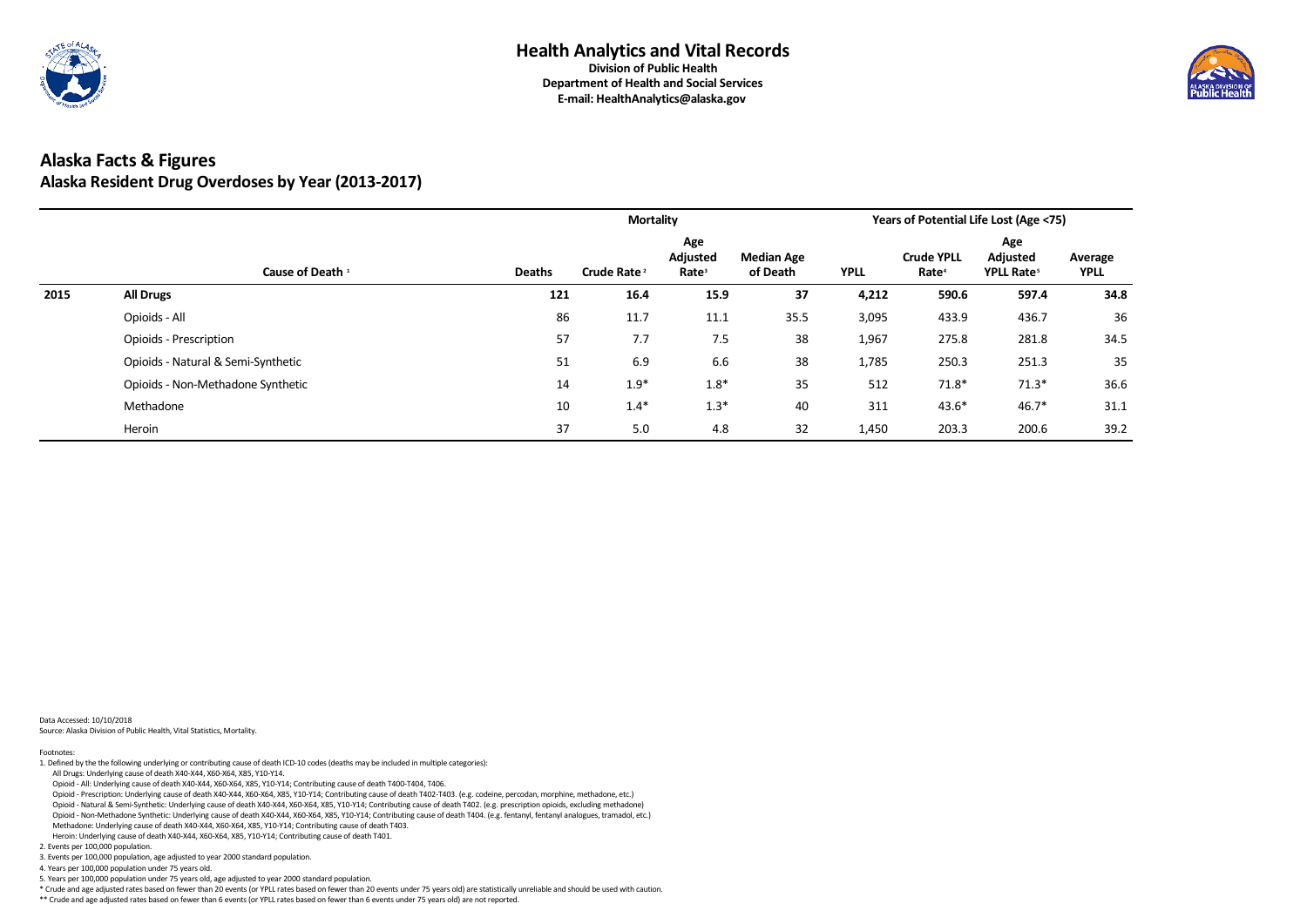

# **Alaska Facts & Figures Alaska Resident Drug Overdoses by Year (2013-2017)**

|      |                                    |               | <b>Mortality</b>        |                                      |                               |             |                                        | <b>Years of Potential Life Lost (Age &lt;75)</b> |                        |
|------|------------------------------------|---------------|-------------------------|--------------------------------------|-------------------------------|-------------|----------------------------------------|--------------------------------------------------|------------------------|
|      | Cause of Death <sup>1</sup>        | <b>Deaths</b> | Crude Rate <sup>2</sup> | Age<br>Adjusted<br>Rate <sup>3</sup> | <b>Median Age</b><br>of Death | <b>YPLL</b> | <b>Crude YPLL</b><br>Rate <sup>4</sup> | Age<br>Adjusted<br>YPLL Rate <sup>5</sup>        | Average<br><b>YPLL</b> |
| 2014 | <b>All Drugs</b>                   | 124           | 16.8                    | 16.7                                 | 41                            | 4,112       | 576.4                                  | 600.7                                            | 33.2                   |
|      | Opioids - All                      | 77            | 10.4                    | 10.7                                 | 38                            | 2,717       | 380.8                                  | 403.9                                            | 35.3                   |
|      | <b>Opioids - Prescription</b>      | 48            | 6.5                     | 6.6                                  | 42.5                          | 1,508       | 211.4                                  | 224.8                                            | 31.4                   |
|      | Opioids - Natural & Semi-Synthetic | 41            | 5.6                     | 5.7                                  | 43                            | 1,285       | 180.1                                  | 190.7                                            | 31.3                   |
|      | Opioids - Non-Methadone Synthetic  | 14            | $1.9*$                  | $2.0*$                               | 35                            | 552         | $77.4*$                                | $82.1*$                                          | 39.4                   |
|      | Methadone                          | 12            | $1.6*$                  | $1.6*$                               | 41                            | 380         | $53.3*$                                | $58.1*$                                          | 31.7                   |
|      | Heroin                             | 25            | 3.4                     | 3.3                                  | 29                            | 1,057       | 148.2                                  | 151.0                                            | 42.3                   |

Data Accessed: 10/10/2018 Source: Alaska Division of Public Health, Vital Statistics, Mortality.

\*\* Crude and age adjusted rates based on fewer than 6 events (or YPLL rates based on fewer than 6 events under 75 years old) are not reported.



5. Years per 100,000 population under 75 years old, age adjusted to year 2000 standard population.

\* Crude and age adjusted rates based on fewer than 20 events (or YPLL rates based on fewer than 20 events under 75 years old) are statistically unreliable and should be used with caution.

3. Events per 100,000 population, age adjusted to year 2000 standard population.

4. Years per 100,000 population under 75 years old.

- Opioid Non-Methadone Synthetic: Underlying cause of death X40-X44, X60-X64, X85, Y10-Y14; Contributing cause of death T404. (e.g. fentanyl, fentanyl analogues, tramadol, etc.) Methadone: Underlying cause of death X40-X44, X60-X64, X85, Y10-Y14; Contributing cause of death T403.
- Heroin: Underlying cause of death X40-X44, X60-X64, X85, Y10-Y14; Contributing cause of death T401.

2. Events per 100,000 population.

Opioid - Prescription: Underlying cause of death X40-X44, X60-X64, X85, Y10-Y14; Contributing cause of death T402-T403. (e.g. codeine, percodan, morphine, methadone, etc.)

Opioid - Natural & Semi-Synthetic: Underlying cause of death X40-X44, X60-X64, X85, Y10-Y14; Contributing cause of death T402. (e.g. prescription opioids, excluding methadone)

All Drugs: Underlying cause of death X40-X44, X60-X64, X85, Y10-Y14.

Opioid - All: Underlying cause of death X40-X44, X60-X64, X85, Y10-Y14; Contributing cause of death T400-T404, T406.

Footnotes: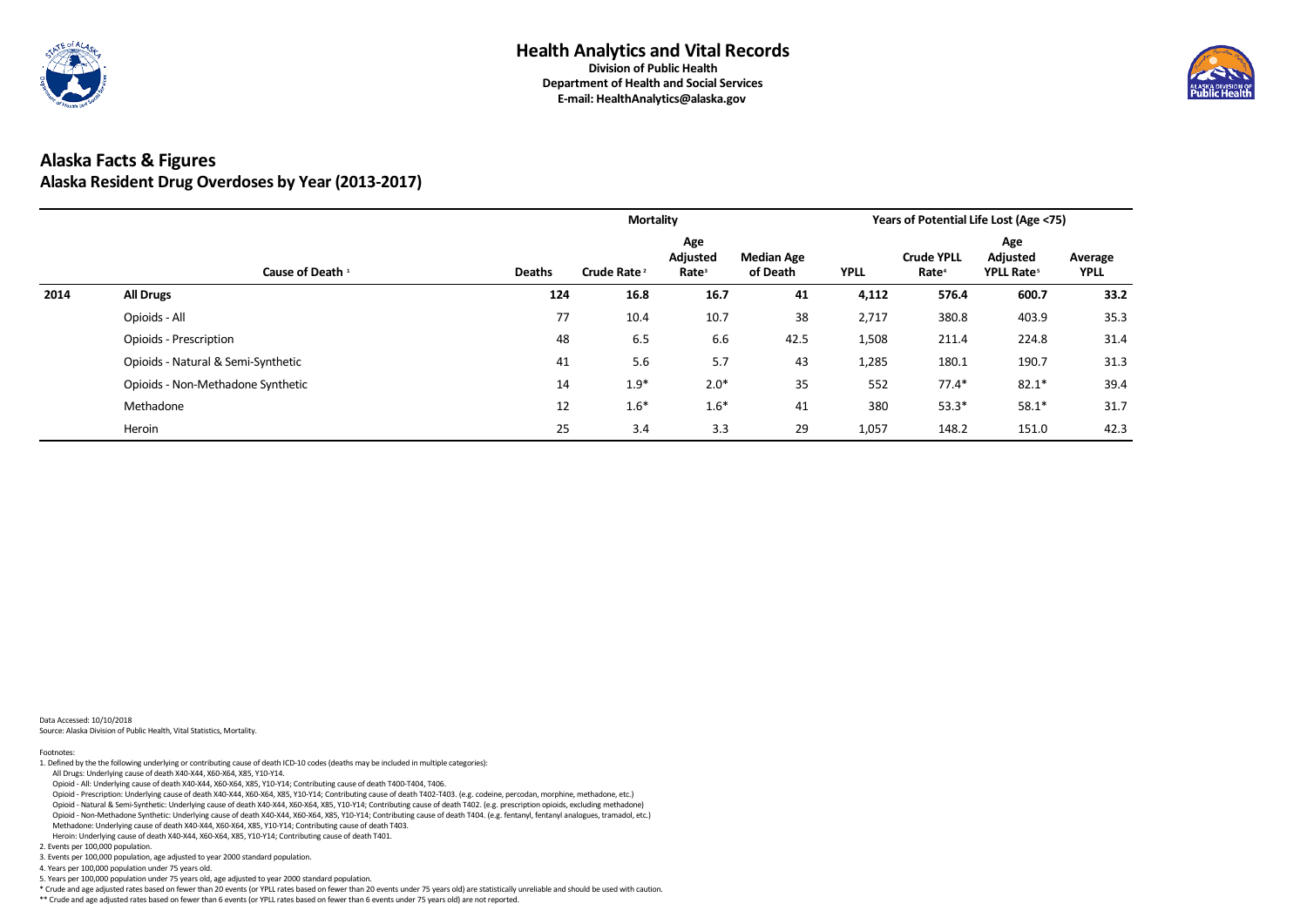

# **Alaska Facts & Figures Alaska Resident Drug Overdoses by Year (2013-2017)**

|      |                                    |               | <b>Mortality</b>        |                                      |                               |             |                                        | <b>Years of Potential Life Lost (Age &lt;75)</b> |                        |
|------|------------------------------------|---------------|-------------------------|--------------------------------------|-------------------------------|-------------|----------------------------------------|--------------------------------------------------|------------------------|
|      | Cause of Death <sup>1</sup>        | <b>Deaths</b> | Crude Rate <sup>2</sup> | Age<br>Adjusted<br>Rate <sup>3</sup> | <b>Median Age</b><br>of Death | <b>YPLL</b> | <b>Crude YPLL</b><br>Rate <sup>4</sup> | Age<br><b>Adjusted</b><br>YPLL Rate <sup>5</sup> | Average<br><b>YPLL</b> |
| 2013 | <b>All Drugs</b>                   | 105           | 14.3                    | 14.2                                 | 43                            | 3,347       | 469.4                                  | 491.1                                            | 31.9                   |
|      | Opioids - All                      | 69            | 9.4                     | 9.1                                  | 44                            | 2,119       | 297.2                                  | 304.3                                            | 30.7                   |
|      | <b>Opioids - Prescription</b>      | 46            | 6.3                     | 6.2                                  | 44                            | 1,367       | 191.7                                  | 199.6                                            | 29.7                   |
|      | Opioids - Natural & Semi-Synthetic | 38            | 5.2                     | 5.1                                  | 43.5                          | 1,124       | 157.6                                  | 163.3                                            | 29.6                   |
|      | Opioids - Non-Methadone Synthetic  | 12            | $1.6*$                  | $1.5*$                               | 45                            | 383         | $53.7*$                                | $52.5*$                                          | 31.9                   |
|      | Methadone                          | 8             | $1.1*$                  | $1.1*$                               | 49                            | 243         | $34.1*$                                | $36.3*$                                          | 30.4                   |
|      | Heroin                             | 24            | 3.3                     | 3.2                                  | 41                            | 807         | 113.2                                  | 117.3                                            | 33.6                   |

Data Accessed: 10/10/2018 Source: Alaska Division of Public Health, Vital Statistics, Mortality.

\*\* Crude and age adjusted rates based on fewer than 6 events (or YPLL rates based on fewer than 6 events under 75 years old) are not reported.



5. Years per 100,000 population under 75 years old, age adjusted to year 2000 standard population.

\* Crude and age adjusted rates based on fewer than 20 events (or YPLL rates based on fewer than 20 events under 75 years old) are statistically unreliable and should be used with caution.

3. Events per 100,000 population, age adjusted to year 2000 standard population.

4. Years per 100,000 population under 75 years old.

Heroin: Underlying cause of death X40-X44, X60-X64, X85, Y10-Y14; Contributing cause of death T401.

2. Events per 100,000 population.

 Opioid - Non-Methadone Synthetic: Underlying cause of death X40-X44, X60-X64, X85, Y10-Y14; Contributing cause of death T404. (e.g. fentanyl, fentanyl analogues, tramadol, etc.) Methadone: Underlying cause of death X40-X44, X60-X64, X85, Y10-Y14; Contributing cause of death T403.

Opioid - Prescription: Underlying cause of death X40-X44, X60-X64, X85, Y10-Y14; Contributing cause of death T402-T403. (e.g. codeine, percodan, morphine, methadone, etc.)

Opioid - Natural & Semi-Synthetic: Underlying cause of death X40-X44, X60-X64, X85, Y10-Y14; Contributing cause of death T402. (e.g. prescription opioids, excluding methadone)

All Drugs: Underlying cause of death X40-X44, X60-X64, X85, Y10-Y14.

Opioid - All: Underlying cause of death X40-X44, X60-X64, X85, Y10-Y14; Contributing cause of death T400-T404, T406.

Footnotes: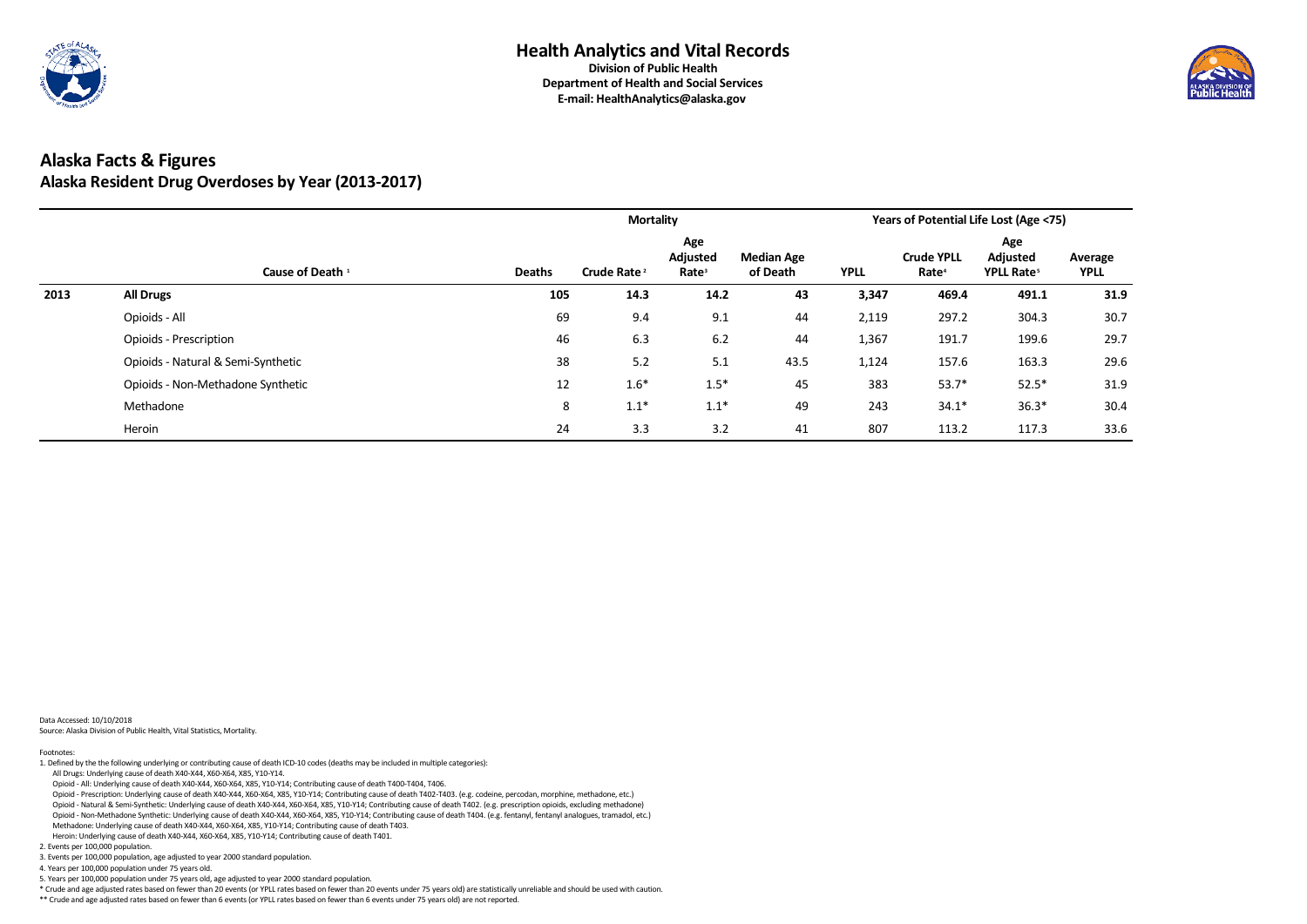

**Department of Health and Social Services E-mail: HealthAnalytics@alaska.gov**

### **Alaska Facts & Figures Alaska Resident Drug Overdoses by 5 Year Interval and Sex (2009-2017)**

|             |                                       |               | 2009-2013                         |                                             |               | 2010-2014                         |                                             |               | 2011-2015                  |                                      |               | 2012-2016                  |                                             |               | 2013-2017                  |                                      |
|-------------|---------------------------------------|---------------|-----------------------------------|---------------------------------------------|---------------|-----------------------------------|---------------------------------------------|---------------|----------------------------|--------------------------------------|---------------|----------------------------|---------------------------------------------|---------------|----------------------------|--------------------------------------|
| Sex         | Cause of Death <sup>1</sup>           | <b>Deaths</b> | <b>Crude</b><br>Rate <sup>2</sup> | Age<br><b>Adjusted</b><br>Rate <sup>3</sup> | <b>Deaths</b> | <b>Crude</b><br>Rate <sup>2</sup> | Age<br><b>Adjusted</b><br>Rate <sup>3</sup> | <b>Deaths</b> | Crude<br>Rate <sup>2</sup> | Age<br>Adjusted<br>Rate <sup>3</sup> | <b>Deaths</b> | Crude<br>Rate <sup>2</sup> | Age<br><b>Adjusted</b><br>Rate <sup>3</sup> | <b>Deaths</b> | Crude<br>Rate <sup>2</sup> | Age<br>Adjusted<br>Rate <sup>3</sup> |
| Female      | <b>All Drugs</b>                      | 223           | 12.9                              | 12.7                                        | 224           | 12.8                              | 12.6                                        | 230           | 13.0                       | 13.0                                 | 230           | 13.0                       | 12.9                                        | 231           | 13.0                       | 12.8                                 |
|             | Opioids - All                         | 136           | 7.9                               | 7.7                                         | 133           | 7.6                               | 7.5                                         | 136           | 7.7                        | 7.6                                  | 145           | 8.2                        | 8.1                                         | 156           | 8.8                        | 8.6                                  |
|             | <b>Opioids - Prescription</b>         | 103           | 5.9                               | 5.9                                         | 95            | 5.4                               | 5.4                                         | 93            | 5.3                        | 5.2                                  | 98            | 5.5                        | 5.5                                         | 102           | 5.7                        | 5.6                                  |
|             | Opioids - Natural &<br>Semi-Synthetic | 84            | 4.9                               | 4.7                                         | 80            | 4.6                               | 4.4                                         | 85            | 4.8                        | 4.7                                  | 88            | 5.0                        | 4.9                                         | 94            | 5.3                        | 5.1                                  |
|             | Opioids - Non-Methadone<br>Synthetic  | 26            | 1.5                               | 1.3                                         | 26            | 1.5                               | 1.3                                         | 24            | 1.4                        | 1.2                                  | 25            | 1.4                        | 1.3                                         | 34            | 1.9                        | 1.8                                  |
|             | Methadone                             | 26            | 1.5                               | 1.6                                         | 23            | 1.3                               | 1.3                                         | 18            | $1.0*$                     | $1.0*$                               | 24            | 1.4                        | 1.4                                         | 23            | 1.3                        | 1.3                                  |
|             | Heroin                                | 17            | $1.0*$                            | $0.9*$                                      | 21            | 1.2                               | 1.2                                         | 32            | 1.8                        | 1.8                                  | 38            | 2.1                        | 2.1                                         | 48            | 2.7                        | 2.7                                  |
| <b>Male</b> | <b>All Drugs</b>                      | 328           | 17.6                              | 17.1                                        | 322           | 17.1                              | 16.9                                        | 354           | 18.6                       | 18.2                                 | 372           | 19.5                       | 19.1                                        | 386           | 20.3                       | 20.0                                 |
|             | Opioids - All                         | 229           | 12.3                              | 11.9                                        | 221           | 11.7                              | 11.6                                        | 243           | 12.8                       | 12.5                                 | 259           | 13.6                       | 13.3                                        | 266           | 14.0                       | 13.8                                 |
|             | <b>Opioids - Prescription</b>         | 166           | 8.9                               | 8.8                                         | 149           | 7.9                               | 8.0                                         | 154           | 8.1                        | 8.0                                  | 152           | 8.0                        | 7.9                                         | 150           | 7.9                        | 7.9                                  |
|             | Opioids - Natural &<br>Semi-Synthetic | 128           | 6.9                               | 6.8                                         | 114           | 6.0                               | 6.2                                         | 123           | 6.5                        | 6.4                                  | 129           | 6.8                        | 6.7                                         | 127           | 6.7                        | 6.7                                  |
|             | Opioids - Non-Methadone<br>Synthetic  | 31            | 1.7                               | 1.7                                         | 23            | 1.2                               | 1.3                                         | 29            | 1.5                        | 1.5                                  | 31            | 1.6                        | 1.6                                         | 51            | 2.7                        | 2.7                                  |
|             | Methadone                             | 54            | 2.9                               | 2.8                                         | 48            | 2.5                               | 2.5                                         | 39            | 2.1                        | 2.0                                  | 29            | 1.5                        | 1.5                                         | 28            | 1.5                        | $1.4\,$                              |
|             | Heroin                                | 53            | 2.8                               | 2.7                                         | 67            | 3.6                               | 3.4                                         | 89            | 4.7                        | 4.5                                  | 118           | 6.2                        | 6.0                                         | 119           | 6.2                        | 6.1                                  |

Data Accessed: 10/10/2018

Source: Alaska Division of Public Health, Vital Statistics, Mortality.

\*\* Crude and age adjusted rates based on fewer than 6 events (or YPLL rates based on fewer than 6 events under 75 years old) are not reported.



5. Years per 100,000 population under 75 years old, age adjusted to year 2000 standard population.

\* Crude and age adjusted rates based on fewer than 20 events (or YPLL rates based on fewer than 20 events under 75 years old) are statistically unreliable and should be used with caution.

3. Events per 100,000 population, age adjusted to year 2000 standard population.

4. Years per 100,000 population under 75 years old.

2. Events per 100,000 population.

 Heroin: Underlying cause of death X40-X44, X60-X64, X85, Y10-Y14; Contributing cause of death T401. Methadone: Underlying cause of death X40-X44, X60-X64, X85, Y10-Y14; Contributing cause of death T403.

Opioid - Non-Methadone Synthetic: Underlying cause of death X40-X44, X60-X64, X85, Y10-Y14; Contributing cause of death T404. (e.g. fentanyl, fentanyl analogues, tramadol, etc.)

Opioid - Prescription: Underlying cause of death X40-X44, X60-X64, X85, Y10-Y14; Contributing cause of death T402-T403. (e.g. codeine, percodan, morphine, methadone, etc.)

Opioid - Natural & Semi-Synthetic: Underlying cause of death X40-X44, X60-X64, X85, Y10-Y14; Contributing cause of death T402. (e.g. prescription opioids, excluding methadone)

All Drugs: Underlying cause of death X40-X44, X60-X64, X85, Y10-Y14.

Opioid - All: Underlying cause of death X40-X44, X60-X64, X85, Y10-Y14; Contributing cause of death T400-T404, T406.

Footnotes: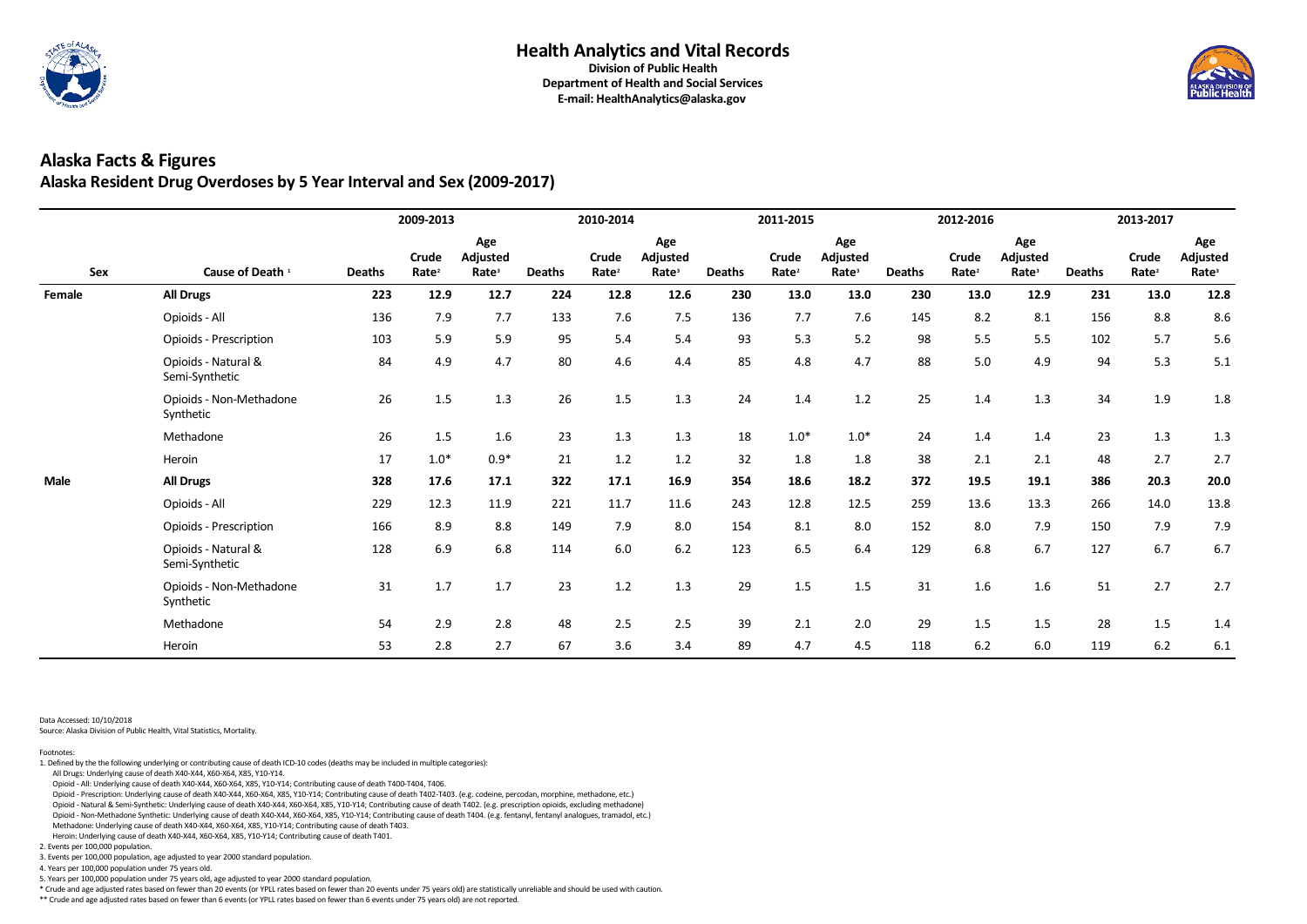

**Department of Health and Social Services E-mail: HealthAnalytics@alaska.gov**

## **Alaska Facts & Figures Alaska Resident Drug Overdoses by 5 Year Interval and Race (2009-2017)**

|       |                                       |               | 2009-2013                  |                                             |               | 2010-2014                  |                                             |               | 2011-2015                         |                                             |                | 2012-2016                  |                                             |                | 2013-2017                  |                                      |
|-------|---------------------------------------|---------------|----------------------------|---------------------------------------------|---------------|----------------------------|---------------------------------------------|---------------|-----------------------------------|---------------------------------------------|----------------|----------------------------|---------------------------------------------|----------------|----------------------------|--------------------------------------|
| Race  | Cause of Death <sup>1</sup>           | <b>Deaths</b> | Crude<br>Rate <sup>2</sup> | Age<br><b>Adjusted</b><br>Rate <sup>3</sup> | <b>Deaths</b> | Crude<br>Rate <sup>2</sup> | Age<br><b>Adjusted</b><br>Rate <sup>3</sup> | <b>Deaths</b> | <b>Crude</b><br>Rate <sup>2</sup> | Age<br><b>Adjusted</b><br>Rate <sup>3</sup> | <b>Deaths</b>  | Crude<br>Rate <sup>2</sup> | Age<br><b>Adjusted</b><br>Rate <sup>3</sup> | <b>Deaths</b>  | Crude<br>Rate <sup>2</sup> | Age<br>Adjusted<br>Rate <sup>3</sup> |
| White | <b>All Drugs</b>                      | 421           | 16.5                       | 15.5                                        | 412           | 16.0                       | 15.2                                        | 424           | 16.4                              | 15.6                                        | 422            | 16.3                       | 15.7                                        | 423            | 16.4                       | 15.9                                 |
|       | Opioids - All                         | 296           | 11.6                       | 11.0                                        | 282           | 11.0                       | 10.5                                        | 295           | 11.4                              | 10.9                                        | 308            | 11.9                       | 11.5                                        | 312            | 12.1                       | 11.7                                 |
|       | Opioids - Prescription                | 221           | 8.6                        | 8.3                                         | 200           | 7.8                        | 7.5                                         | 194           | 7.5                               | 7.3                                         | 192            | 7.4                        | 7.2                                         | 190            | 7.4                        | 7.1                                  |
|       | Opioids - Natural &<br>Semi-Synthetic | 176           | 6.9                        | 6.5                                         | 161           | 6.3                        | 6.0                                         | 163           | 6.3                               | $6.0$                                       | 166            | 6.4                        | 6.2                                         | 166            | 6.4                        | 6.2                                  |
|       | Opioids - Non-Methadone<br>Synthetic  | 40            | 1.6                        | 1.4                                         | 35            | 1.4                        | 1.3                                         | 39            | 1.5                               | 1.4                                         | 43             | 1.7                        | 1.6                                         | 63             | 2.4                        | 2.4                                  |
|       | Methadone                             | 65            | 2.5                        | 2.5                                         | 58            | 2.3                        | 2.1                                         | 48            | 1.9                               | 1.8                                         | 45             | 1.7                        | 1.7                                         | 43             | 1.7                        | 1.5                                  |
|       | Heroin                                | 60            | 2.3                        | 2.2                                         | 69            | 2.7                        | 2.5                                         | 93            | 3.6                               | 3.4                                         | 117            | 4.5                        | 4.3                                         | 116            | 4.5                        | 4.3                                  |
| AI/AN | <b>All Drugs</b>                      | 102           | 16.7                       | 19.2                                        | 100           | $16.2$                     | 18.7                                        | 127           | 20.3                              | 23.2                                        | 132            | 21.0                       | 23.7                                        | 143            | 22.6                       | 25.4                                 |
|       | Opioids - All                         | 57            | 9.4                        | 10.5                                        | 57            | 9.2                        | 10.3                                        | 70            | 11.2                              | 12.1                                        | 73             | 11.6                       | 12.7                                        | 86             | 13.6                       | 15.0                                 |
|       | <b>Opioids - Prescription</b>         | 38            | 6.2                        | 7.1                                         | 34            | 5.5                        | 6.3                                         | 46            | 7.4                               | 8.0                                         | 44             | 7.0                        | 7.8                                         | 49             | 7.7                        | 8.5                                  |
|       | Opioids - Natural &<br>Semi-Synthetic | 28            | 4.6                        | 5.2                                         | 25            | 4.0                        | 4.6                                         | 38            | 6.1                               | 6.6                                         | 38             | 6.0                        | 6.7                                         | 43             | 6.8                        | 7.4                                  |
|       | Opioids - Non-Methadone<br>Synthetic  | 15            | $2.5*$                     | $2.7*$                                      | 12            | $1.9*$                     | $2.1*$                                      | 12            | $1.9*$                            | $2.1*$                                      | 10             | $1.6*$                     | $1.8*$                                      | 16             | $2.5*$                     | $2.6*$                               |
|       | Methadone                             | 13            | $2.1*$                     | $2.4*$                                      | 11            | $1.8*$                     | $2.1*$                                      | 9             | $1.4*$                            | $1.6*$                                      | $\overline{7}$ | $1.1*$                     | $1.3*$                                      | $\overline{7}$ | $1.1*$                     | $1.3*$                               |
|       | Heroin                                | 9             | $1.5*$                     | $1.6*$                                      | 16            | $2.6*$                     | $2.8*$                                      | 23            | 3.7                               | 3.8                                         | 30             | 4.8                        | 5.0                                         | 42             | 6.6                        | 7.3                                  |

Data Accessed: 10/10/2018

Source: Alaska Division of Public Health, Vital Statistics, Mortality.

\*\* Crude and age adjusted rates based on fewer than 6 events (or YPLL rates based on fewer than 6 events under 75 years old) are not reported.



5. Years per 100,000 population under 75 years old, age adjusted to year 2000 standard population.

\* Crude and age adjusted rates based on fewer than 20 events (or YPLL rates based on fewer than 20 events under 75 years old) are statistically unreliable and should be used with caution.

3. Events per 100,000 population, age adjusted to year 2000 standard population.

4. Years per 100,000 population under 75 years old.

2. Events per 100,000 population.

 Heroin: Underlying cause of death X40-X44, X60-X64, X85, Y10-Y14; Contributing cause of death T401. Methadone: Underlying cause of death X40-X44, X60-X64, X85, Y10-Y14; Contributing cause of death T403.

Opioid - Non-Methadone Synthetic: Underlying cause of death X40-X44, X60-X64, X85, Y10-Y14; Contributing cause of death T404. (e.g. fentanyl, fentanyl analogues, tramadol, etc.)

Opioid - Prescription: Underlying cause of death X40-X44, X60-X64, X85, Y10-Y14; Contributing cause of death T402-T403. (e.g. codeine, percodan, morphine, methadone, etc.)

Opioid - Natural & Semi-Synthetic: Underlying cause of death X40-X44, X60-X64, X85, Y10-Y14; Contributing cause of death T402. (e.g. prescription opioids, excluding methadone)

All Drugs: Underlying cause of death X40-X44, X60-X64, X85, Y10-Y14.

Opioid - All: Underlying cause of death X40-X44, X60-X64, X85, Y10-Y14; Contributing cause of death T400-T404, T406.

Footnotes: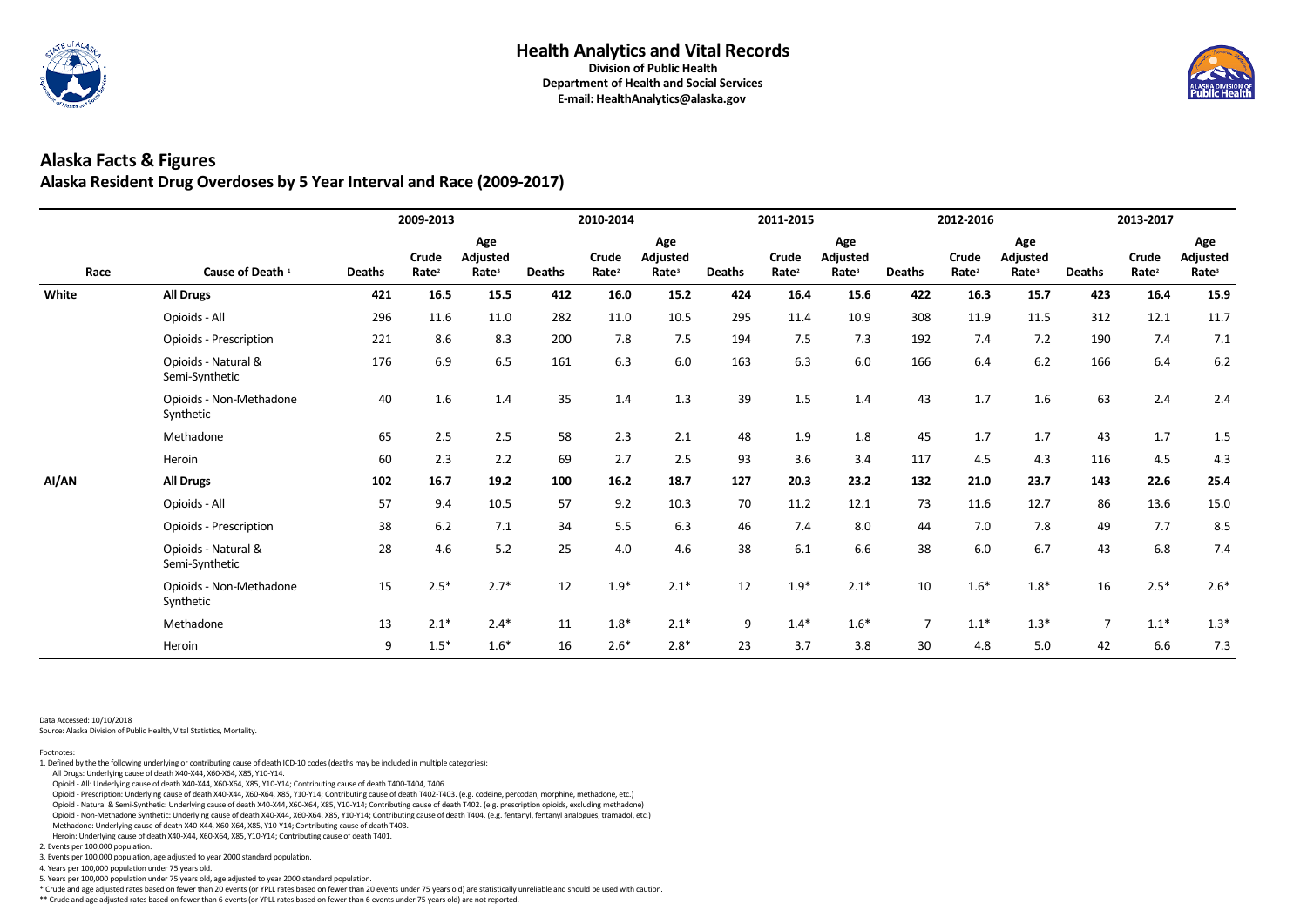

## **Alaska Facts & Figures Alaska Resident Drug Overdoses by 5 Year Interval and Race (2009-2017)**

|                |                                       |               | 2009-2013                  |                                             |               | 2010-2014                  |                                             |                   | 2011-2015                  |                                      |               | 2012-2016                  |                                      |               | 2013-2017                  |                                             |
|----------------|---------------------------------------|---------------|----------------------------|---------------------------------------------|---------------|----------------------------|---------------------------------------------|-------------------|----------------------------|--------------------------------------|---------------|----------------------------|--------------------------------------|---------------|----------------------------|---------------------------------------------|
| Race           | Cause of Death <sup>1</sup>           | <b>Deaths</b> | Crude<br>Rate <sup>2</sup> | Age<br><b>Adjusted</b><br>Rate <sup>3</sup> | <b>Deaths</b> | Crude<br>Rate <sup>2</sup> | Age<br><b>Adjusted</b><br>Rate <sup>3</sup> | <b>Deaths</b>     | Crude<br>Rate <sup>2</sup> | Age<br>Adjusted<br>Rate <sup>3</sup> | <b>Deaths</b> | Crude<br>Rate <sup>2</sup> | Age<br>Adjusted<br>Rate <sup>3</sup> | <b>Deaths</b> | Crude<br>Rate <sup>2</sup> | Age<br><b>Adjusted</b><br>Rate <sup>3</sup> |
| Asian/PI/Black | <b>All Drugs</b>                      | 26            | 6.0                        | 6.3                                         | 30            | 6.8                        | 6.8                                         | 29                | 6.4                        | 6.3                                  | 39            | 8.3                        | 8.2                                  | 41            | 8.6                        | 8.5                                         |
|                | Opioids - All                         | 8             | $1.9*$                     | $1.9*$                                      | 10            | $2.3*$                     | $2.2*$                                      | 10                | $2.2*$                     | $2.0*$                               | 16            | $3.4*$                     | $3.3*$                               | 18            | $3.8*$                     | $3.6*$                                      |
|                | <b>Opioids - Prescription</b>         |               | $1.6*$                     | $1.7*$                                      | ⇁             | $1.6*$                     | $1.6*$                                      | 5                 | $***$                      | $***$                                | 9             | $1.9*$                     | $1.9*$                               | 8             | $1.7*$                     | $1.7*$                                      |
|                | Opioids - Natural &<br>Semi-Synthetic | 6             | $1.4*$                     | $1.4*$                                      | 6             | $1.4*$                     | $1.4*$                                      | 5                 | $***$                      | $***$                                | 9             | $1.9*$                     | $1.9*$                               | 8             | $1.7*$                     | $1.7*$                                      |
|                | Opioids - Non-Methadone<br>Synthetic  |               | $***$                      | $***$                                       |               | $***$                      | $***$                                       |                   | $***$                      | $***$                                | 3             | $***$                      | $***$                                | 6             | $1.3*$                     | $1.1*$                                      |
|                | Methadone                             |               | **                         | **                                          |               | $***$                      | $***$                                       | $\mathbf 0$       | $***$                      | $***$                                | $\mathbf 0$   | $***$                      | $***$                                | $\Omega$      | $***$                      | $***$                                       |
|                | Heroin                                | 0             | $***$                      | $***$                                       |               | $***$                      | $***$                                       | $\mathbf{\Omega}$ | $***$                      | $***$                                | 6             | $1.3*$                     | $1.2*$                               |               | $1.5*$                     | $1.4*$                                      |

Data Accessed: 10/10/2018

Source: Alaska Division of Public Health, Vital Statistics, Mortality.

\*\* Crude and age adjusted rates based on fewer than 6 events (or YPLL rates based on fewer than 6 events under 75 years old) are not reported.



- 5. Years per 100,000 population under 75 years old, age adjusted to year 2000 standard population.
- \* Crude and age adjusted rates based on fewer than 20 events (or YPLL rates based on fewer than 20 events under 75 years old) are statistically unreliable and should be used with caution.

3. Events per 100,000 population, age adjusted to year 2000 standard population.

4. Years per 100,000 population under 75 years old.

2. Events per 100,000 population.

- Opioid All: Underlying cause of death X40-X44, X60-X64, X85, Y10-Y14; Contributing cause of death T400-T404, T406.
- Opioid Prescription: Underlying cause of death X40-X44, X60-X64, X85, Y10-Y14; Contributing cause of death T402-T403. (e.g. codeine, percodan, morphine, methadone, etc.)
- Opioid Natural & Semi-Synthetic: Underlying cause of death X40-X44, X60-X64, X85, Y10-Y14; Contributing cause of death T402. (e.g. prescription opioids, excluding methadone)
- Opioid Non-Methadone Synthetic: Underlying cause of death X40-X44, X60-X64, X85, Y10-Y14; Contributing cause of death T404. (e.g. fentanyl, fentanyl analogues, tramadol, etc.) Methadone: Underlying cause of death X40-X44, X60-X64, X85, Y10-Y14; Contributing cause of death T403.
- Heroin: Underlying cause of death X40-X44, X60-X64, X85, Y10-Y14; Contributing cause of death T401.

All Drugs: Underlying cause of death X40-X44, X60-X64, X85, Y10-Y14.

Footnotes: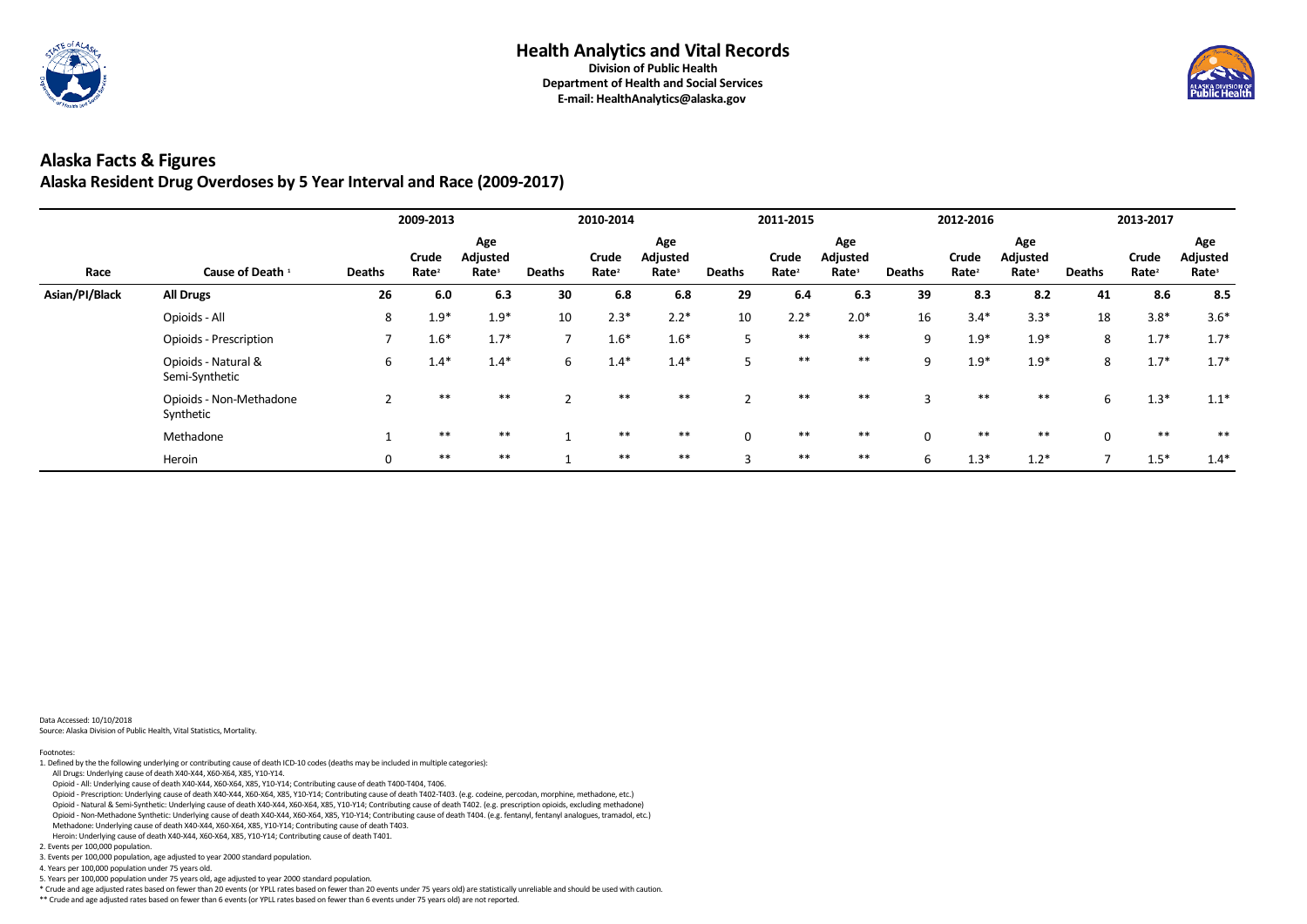

### **Alaska Facts & Figures Alaska Resident Drug Overdoses by 5 Year Interval and Age Group (2009-2017)**

|                  |                                       | 2009-2013     |                                          | 2010-2014      |                                          | 2011-2015      |                                          | 2012-2016        |                                          | 2013-2017        |                                          |
|------------------|---------------------------------------|---------------|------------------------------------------|----------------|------------------------------------------|----------------|------------------------------------------|------------------|------------------------------------------|------------------|------------------------------------------|
| <b>Age Group</b> | Cause of Death <sup>1</sup>           | <b>Deaths</b> | <b>Age Specific</b><br>Rate <sup>2</sup> | <b>Deaths</b>  | <b>Age Specific</b><br>Rate <sup>2</sup> | <b>Deaths</b>  | <b>Age Specific</b><br>Rate <sup>2</sup> | <b>Deaths</b>    | <b>Age Specific</b><br>Rate <sup>2</sup> | <b>Deaths</b>    | <b>Age Specific</b><br>Rate <sup>2</sup> |
| $00 - 14$        | <b>All Drugs</b>                      | 3             | $***$                                    | $\overline{2}$ | $***$                                    | 3              | $***$                                    |                  | **                                       |                  | $***$                                    |
|                  | Opioids - All                         |               | $***$                                    |                | $***$                                    |                | $***$                                    |                  | $***$                                    |                  | $***$                                    |
|                  | Opioids - Prescription                | $2^{\circ}$   | $***$                                    |                | $***$                                    |                | $***$                                    | $\overline{0}$   | $***$                                    | $\mathbf 0$      | $***$                                    |
|                  | Opioids - Natural &<br>Semi-Synthetic | $2^{\circ}$   | $***$                                    |                | $***$                                    |                | $***$                                    | $\mathbf 0$      | $***$                                    | $\mathbf 0$      | $***$                                    |
|                  | Opioids - Non-Methadone<br>Synthetic  |               | $***$                                    |                | $***$                                    | $\overline{2}$ | $***$                                    | $\mathbf{1}$     | $***$                                    |                  | $\ast\ast$                               |
|                  | Methadone                             | $\mathbf 0$   | $***$                                    | $\mathbf 0$    | $***$                                    | $\mathbf 0$    | $***$                                    | $\mathbf 0$      | $***$                                    | $\mathbf 0$      | $***$                                    |
|                  | Heroin                                | $\mathbf 0$   | $***$                                    | 0              | $***$                                    | $\mathbf 0$    | $***$                                    | $\mathbf 0$      | $***$                                    | $\mathbf 0$      | $***$                                    |
| $15 - 24$        | <b>All Drugs</b>                      | 49            | 9.3                                      | 49             | 9.3                                      | 57             | 11.0                                     | 65               | 12.7                                     | 62               | 12.3                                     |
|                  | Opioids - All                         | 37            | 7.0                                      | 38             | 7.2                                      | 47             | 9.1                                      | 53               | 10.3                                     | 45               | 8.9                                      |
|                  | <b>Opioids - Prescription</b>         | 26            | 4.9                                      | 21             | $4.0$                                    | 26             | 5.0                                      | 24               | 4.7                                      | 20               | 4.0                                      |
|                  | Opioids - Natural &<br>Semi-Synthetic | 18            | $3.4*$                                   | 15             | $2.9*$                                   | 21             | 4.0                                      | 21               | 4.1                                      | 18               | $3.6*$                                   |
|                  | Opioids - Non-Methadone<br>Synthetic  | 4             | $***$                                    | 6              | $1.1*$                                   | $\overline{7}$ | $1.3*$                                   | $\boldsymbol{9}$ | $1.8*$                                   | $\boldsymbol{9}$ | $1.8*$                                   |
|                  | Methadone                             | 8             | $1.5*$                                   | $\overline{7}$ | $1.3*$                                   | 6              | $1.2*$                                   | $\overline{4}$   | $***$                                    | 3                | $***$                                    |
|                  | Heroin                                |               | $1.3*$                                   | 12             | $2.3*$                                   | 18             | $3.5*$                                   | 26               | 5.1                                      | 22               | 4.4                                      |

Data Accessed: 10/10/2018

Source: Alaska Division of Public Health, Vital Statistics, Mortality.

\*\* Crude and age adjusted rates based on fewer than 6 events (or YPLL rates based on fewer than 6 events under 75 years old) are not reported.



5. Years per 100,000 population under 75 years old, age adjusted to year 2000 standard population.

\* Crude and age adjusted rates based on fewer than 20 events (or YPLL rates based on fewer than 20 events under 75 years old) are statistically unreliable and should be used with caution.

3. Events per 100,000 population, age adjusted to year 2000 standard population.

4. Years per 100,000 population under 75 years old.

2. Events per 100,000 population.

 Heroin: Underlying cause of death X40-X44, X60-X64, X85, Y10-Y14; Contributing cause of death T401. Methadone: Underlying cause of death X40-X44, X60-X64, X85, Y10-Y14; Contributing cause of death T403.

Opioid - Non-Methadone Synthetic: Underlying cause of death X40-X44, X60-X64, X85, Y10-Y14; Contributing cause of death T404. (e.g. fentanyl, fentanyl analogues, tramadol, etc.)

Opioid - Prescription: Underlying cause of death X40-X44, X60-X64, X85, Y10-Y14; Contributing cause of death T402-T403. (e.g. codeine, percodan, morphine, methadone, etc.)

Opioid - Natural & Semi-Synthetic: Underlying cause of death X40-X44, X60-X64, X85, Y10-Y14; Contributing cause of death T402. (e.g. prescription opioids, excluding methadone)

All Drugs: Underlying cause of death X40-X44, X60-X64, X85, Y10-Y14.

Opioid - All: Underlying cause of death X40-X44, X60-X64, X85, Y10-Y14; Contributing cause of death T400-T404, T406.

Footnotes: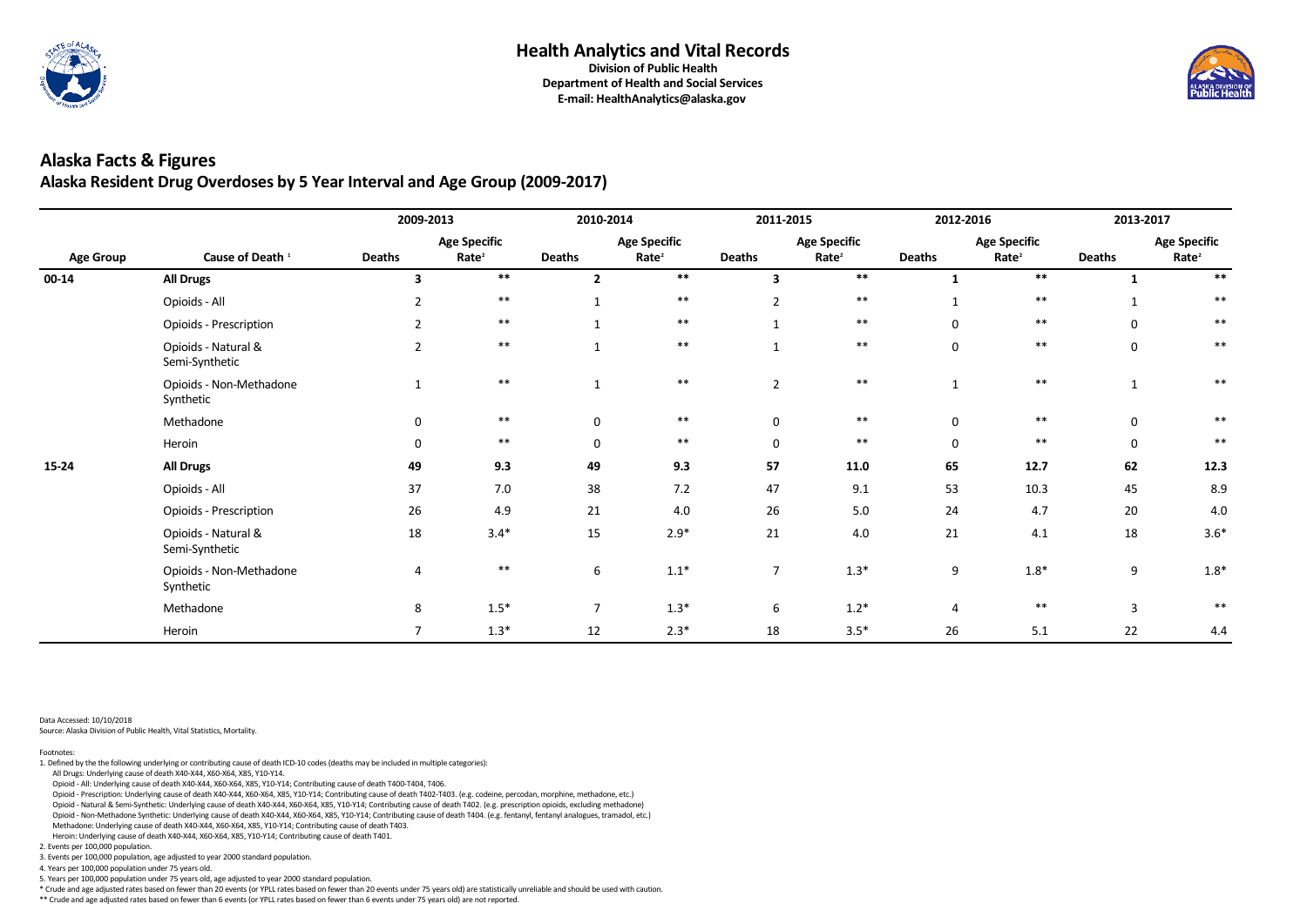

**Department of Health and Social Services E-mail: HealthAnalytics@alaska.gov**

### **Alaska Facts & Figures Alaska Resident Drug Overdoses by 5 Year Interval and Age Group (2009-2017)**

|                  |                                       | 2009-2013      |                                          | 2010-2014     |                                          | 2011-2015     |                                          | 2012-2016        |                                          | 2013-2017     |                                          |
|------------------|---------------------------------------|----------------|------------------------------------------|---------------|------------------------------------------|---------------|------------------------------------------|------------------|------------------------------------------|---------------|------------------------------------------|
| <b>Age Group</b> | Cause of Death <sup>1</sup>           | <b>Deaths</b>  | <b>Age Specific</b><br>Rate <sup>2</sup> | <b>Deaths</b> | <b>Age Specific</b><br>Rate <sup>2</sup> | <b>Deaths</b> | <b>Age Specific</b><br>Rate <sup>2</sup> | <b>Deaths</b>    | <b>Age Specific</b><br>Rate <sup>2</sup> | <b>Deaths</b> | <b>Age Specific</b><br>Rate <sup>2</sup> |
| 25-34            | <b>All Drugs</b>                      | 113            | 21.3                                     | 121           | 22.2                                     | 141           | 25.3                                     | 151              | 26.7                                     | 153           | 26.8                                     |
|                  | Opioids - All                         | 82             | 15.5                                     | 85            | 15.6                                     | 97            | 17.4                                     | 109              | 19.3                                     | 112           | 19.6                                     |
|                  | <b>Opioids - Prescription</b>         | 53             | 10.0                                     | 51            | 9.3                                      | 54            | 9.7                                      | 59               | 10.4                                     | 55            | 9.6                                      |
|                  | Opioids - Natural &<br>Semi-Synthetic | 42             | 7.9                                      | 40            | 7.3                                      | 47            | 8.4                                      | 53               | 9.4                                      | $50\,$        | 8.8                                      |
|                  | Opioids - Non-Methadone<br>Synthetic  | 15             | $2.8*$                                   | 14            | $2.6*$                                   | 15            | $2.7*$                                   | 17               | $3.0*$                                   | 27            | 4.7                                      |
|                  | Methadone                             | 15             | $2.8*$                                   | 13            | $2.4*$                                   | 10            | $1.8*$                                   | $\boldsymbol{9}$ | $1.6*$                                   | 8             | $1.4*$                                   |
|                  | Heroin                                | 24             | 4.5                                      | 33            | 6.0                                      | 47            | 8.4                                      | 58               | 10.3                                     | 63            | 11.0                                     |
| 35-44            | <b>All Drugs</b>                      | 129            | 27.8                                     | 135           | 29.3                                     | 134           | 29.1                                     | 135              | 29.3                                     | 142           | 30.8                                     |
|                  | Opioids - All                         | 80             | 17.3                                     | 85            | 18.4                                     | 82            | 17.8                                     | 90               | 19.5                                     | 98            | 21.2                                     |
|                  | <b>Opioids - Prescription</b>         | 63             | 13.6                                     | 64            | 13.9                                     | 58            | 12.6                                     | 60               | 13.0                                     | 59            | 12.8                                     |
|                  | Opioids - Natural &<br>Semi-Synthetic | 47             | 10.1                                     | 49            | 10.6                                     | 46            | 10.0                                     | 50               | 10.9                                     | 51            | 11.0                                     |
|                  | Opioids - Non-Methadone<br>Synthetic  | $\overline{7}$ | $1.5*$                                   | 8             | $1.7*$                                   | 9             | $2.0*$                                   | $9\,$            | $2.0*$                                   | 16            | $3.5*$                                   |
|                  | Methadone                             | 22             | 4.7                                      | 19            | $4.1*$                                   | 15            | $3.3*$                                   | 16               | $3.5*$                                   | 13            | $2.8*$                                   |
|                  | Heroin                                | 15             | $3.2*$                                   | 18            | $3.9*$                                   | 22            | 4.8                                      | 31               | 6.7                                      | 37            | 8.0                                      |

Data Accessed: 10/10/2018

Source: Alaska Division of Public Health, Vital Statistics, Mortality.

\*\* Crude and age adjusted rates based on fewer than 6 events (or YPLL rates based on fewer than 6 events under 75 years old) are not reported.



5. Years per 100,000 population under 75 years old, age adjusted to year 2000 standard population.

\* Crude and age adjusted rates based on fewer than 20 events (or YPLL rates based on fewer than 20 events under 75 years old) are statistically unreliable and should be used with caution.

3. Events per 100,000 population, age adjusted to year 2000 standard population.

4. Years per 100,000 population under 75 years old.

2. Events per 100,000 population.

 Heroin: Underlying cause of death X40-X44, X60-X64, X85, Y10-Y14; Contributing cause of death T401. Methadone: Underlying cause of death X40-X44, X60-X64, X85, Y10-Y14; Contributing cause of death T403.

Opioid - Non-Methadone Synthetic: Underlying cause of death X40-X44, X60-X64, X85, Y10-Y14; Contributing cause of death T404. (e.g. fentanyl, fentanyl analogues, tramadol, etc.)

Opioid - Prescription: Underlying cause of death X40-X44, X60-X64, X85, Y10-Y14; Contributing cause of death T402-T403. (e.g. codeine, percodan, morphine, methadone, etc.)

Opioid - Natural & Semi-Synthetic: Underlying cause of death X40-X44, X60-X64, X85, Y10-Y14; Contributing cause of death T402. (e.g. prescription opioids, excluding methadone)

All Drugs: Underlying cause of death X40-X44, X60-X64, X85, Y10-Y14.

Opioid - All: Underlying cause of death X40-X44, X60-X64, X85, Y10-Y14; Contributing cause of death T400-T404, T406.

Footnotes: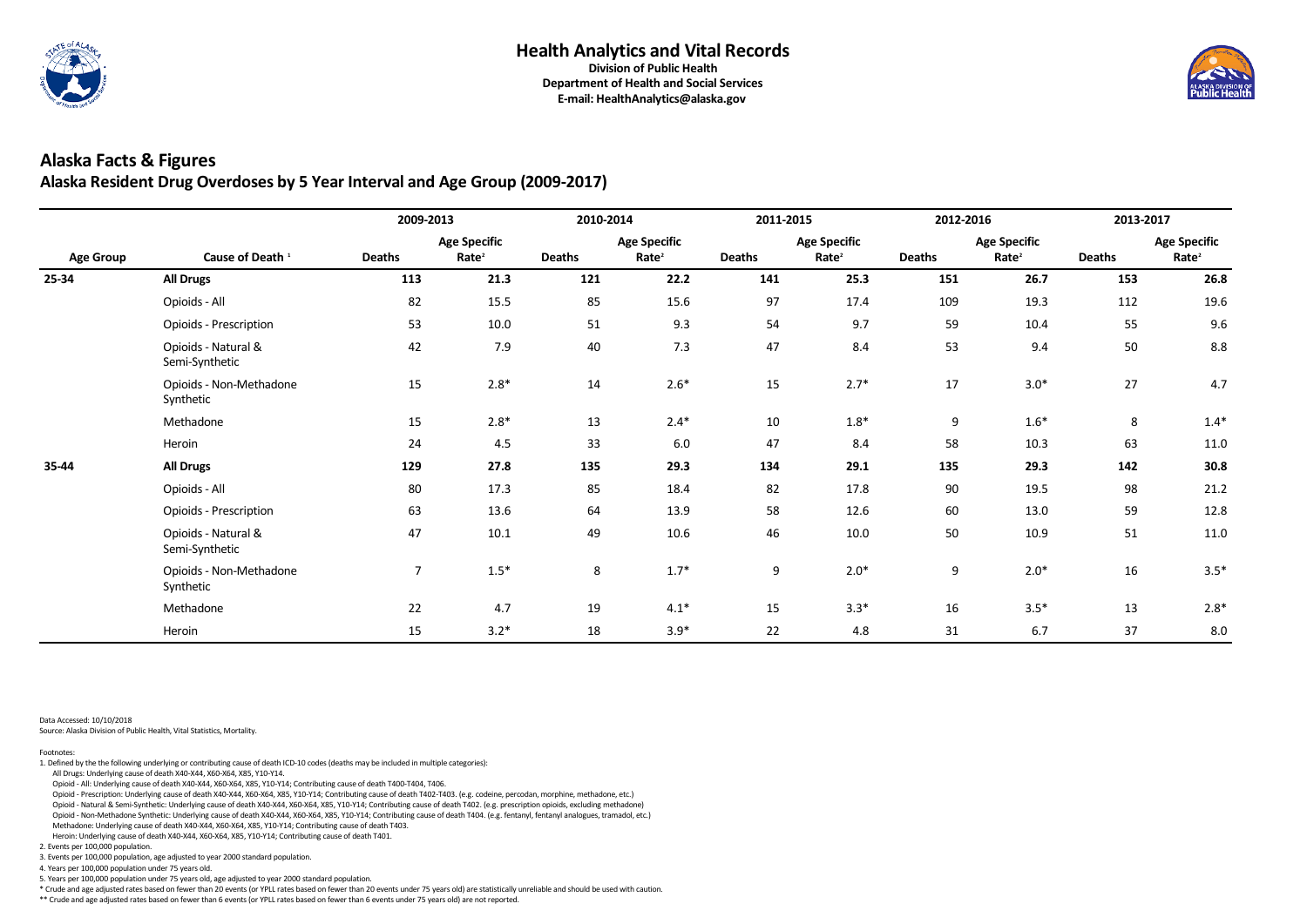

**Department of Health and Social Services E-mail: HealthAnalytics@alaska.gov**

### **Alaska Facts & Figures Alaska Resident Drug Overdoses by 5 Year Interval and Age Group (2009-2017)**

|                  |                                       | 2009-2013     |                                          | 2010-2014      |                                          | 2011-2015      |                                          | 2012-2016      |                                          | 2013-2017     |                                          |
|------------------|---------------------------------------|---------------|------------------------------------------|----------------|------------------------------------------|----------------|------------------------------------------|----------------|------------------------------------------|---------------|------------------------------------------|
| <b>Age Group</b> | Cause of Death <sup>1</sup>           | <b>Deaths</b> | <b>Age Specific</b><br>Rate <sup>2</sup> | <b>Deaths</b>  | <b>Age Specific</b><br>Rate <sup>2</sup> | <b>Deaths</b>  | <b>Age Specific</b><br>Rate <sup>2</sup> | <b>Deaths</b>  | <b>Age Specific</b><br>Rate <sup>2</sup> | <b>Deaths</b> | <b>Age Specific</b><br>Rate <sup>2</sup> |
| 45-54            | <b>All Drugs</b>                      | 159           | 29.3                                     | 138            | 26.0                                     | 136            | 26.3                                     | 133            | 26.4                                     | 135           | 27.6                                     |
|                  | Opioids - All                         | 100           | 18.5                                     | 82             | 15.4                                     | 78             | 15.1                                     | 73             | 14.5                                     | 80            | 16.4                                     |
|                  | Opioids - Prescription                | 76            | 14.0                                     | 60             | 11.3                                     | 55             | 10.6                                     | 51             | 10.1                                     | 56            | 11.4                                     |
|                  | Opioids - Natural &<br>Semi-Synthetic | 60            | 11.1                                     | 46             | 8.7                                      | 46             | 8.9                                      | 43             | 8.5                                      | 48            | 9.8                                      |
|                  | Opioids - Non-Methadone<br>Synthetic  | 16            | $3.0*$                                   | 11             | $2.1*$                                   | 11             | $2.1*$                                   | 11             | $2.2*$                                   | 17            | $3.5*$                                   |
|                  | Methadone                             | 24            | 4.4                                      | 21             | 4.0                                      | 13             | $2.5*$                                   | 12             | $2.4*$                                   | 12            | $2.5*$                                   |
|                  | Heroin                                | 14            | $2.6*$                                   | 14             | $2.6*$                                   | 18             | $3.5*$                                   | 21             | 4.2                                      | 22            | 4.5                                      |
| 55-64            | <b>All Drugs</b>                      | 85            | 18.9                                     | 89             | 19.1                                     | 99             | 20.7                                     | 101            | 20.7                                     | 104           | 21.1                                     |
|                  | Opioids - All                         | 53            | 11.8                                     | 54             | 11.6                                     | 63             | 13.1                                     | 66             | 13.5                                     | $70\,$        | 14.2                                     |
|                  | <b>Opioids - Prescription</b>         | 39            | 8.7                                      | 39             | 8.4                                      | 45             | 9.4                                      | 47             | 9.6                                      | 50            | 10.1                                     |
|                  | Opioids - Natural &<br>Semi-Synthetic | 35            | 7.8                                      | 35             | 7.5                                      | 40             | 8.3                                      | 42             | 8.6                                      | 44            | 8.9                                      |
|                  | Opioids - Non-Methadone<br>Synthetic  | 11            | $2.4*$                                   | $\overline{7}$ | $1.5*$                                   | $\overline{7}$ | $1.5*$                                   | $\overline{7}$ | $1.4*$                                   | 12            | $2.4*$                                   |
|                  | Methadone                             | 9             | $2.0*$                                   | 11             | $2.4*$                                   | 12             | $2.5*$                                   | 11             | $2.3*$                                   | 13            | $2.6*$                                   |
|                  | Heroin                                | 10            | $2.2*$                                   | 11             | $2.4*$                                   | 15             | $3.1*$                                   | 18             | $3.7*$                                   | 21            | 4.3                                      |

Data Accessed: 10/10/2018

Source: Alaska Division of Public Health, Vital Statistics, Mortality.

\*\* Crude and age adjusted rates based on fewer than 6 events (or YPLL rates based on fewer than 6 events under 75 years old) are not reported.



5. Years per 100,000 population under 75 years old, age adjusted to year 2000 standard population.

\* Crude and age adjusted rates based on fewer than 20 events (or YPLL rates based on fewer than 20 events under 75 years old) are statistically unreliable and should be used with caution.

3. Events per 100,000 population, age adjusted to year 2000 standard population.

4. Years per 100,000 population under 75 years old.

2. Events per 100,000 population.

 Heroin: Underlying cause of death X40-X44, X60-X64, X85, Y10-Y14; Contributing cause of death T401. Methadone: Underlying cause of death X40-X44, X60-X64, X85, Y10-Y14; Contributing cause of death T403.

Opioid - Non-Methadone Synthetic: Underlying cause of death X40-X44, X60-X64, X85, Y10-Y14; Contributing cause of death T404. (e.g. fentanyl, fentanyl analogues, tramadol, etc.)

Opioid - Prescription: Underlying cause of death X40-X44, X60-X64, X85, Y10-Y14; Contributing cause of death T402-T403. (e.g. codeine, percodan, morphine, methadone, etc.)

Opioid - Natural & Semi-Synthetic: Underlying cause of death X40-X44, X60-X64, X85, Y10-Y14; Contributing cause of death T402. (e.g. prescription opioids, excluding methadone)

All Drugs: Underlying cause of death X40-X44, X60-X64, X85, Y10-Y14.

Opioid - All: Underlying cause of death X40-X44, X60-X64, X85, Y10-Y14; Contributing cause of death T400-T404, T406.

Footnotes: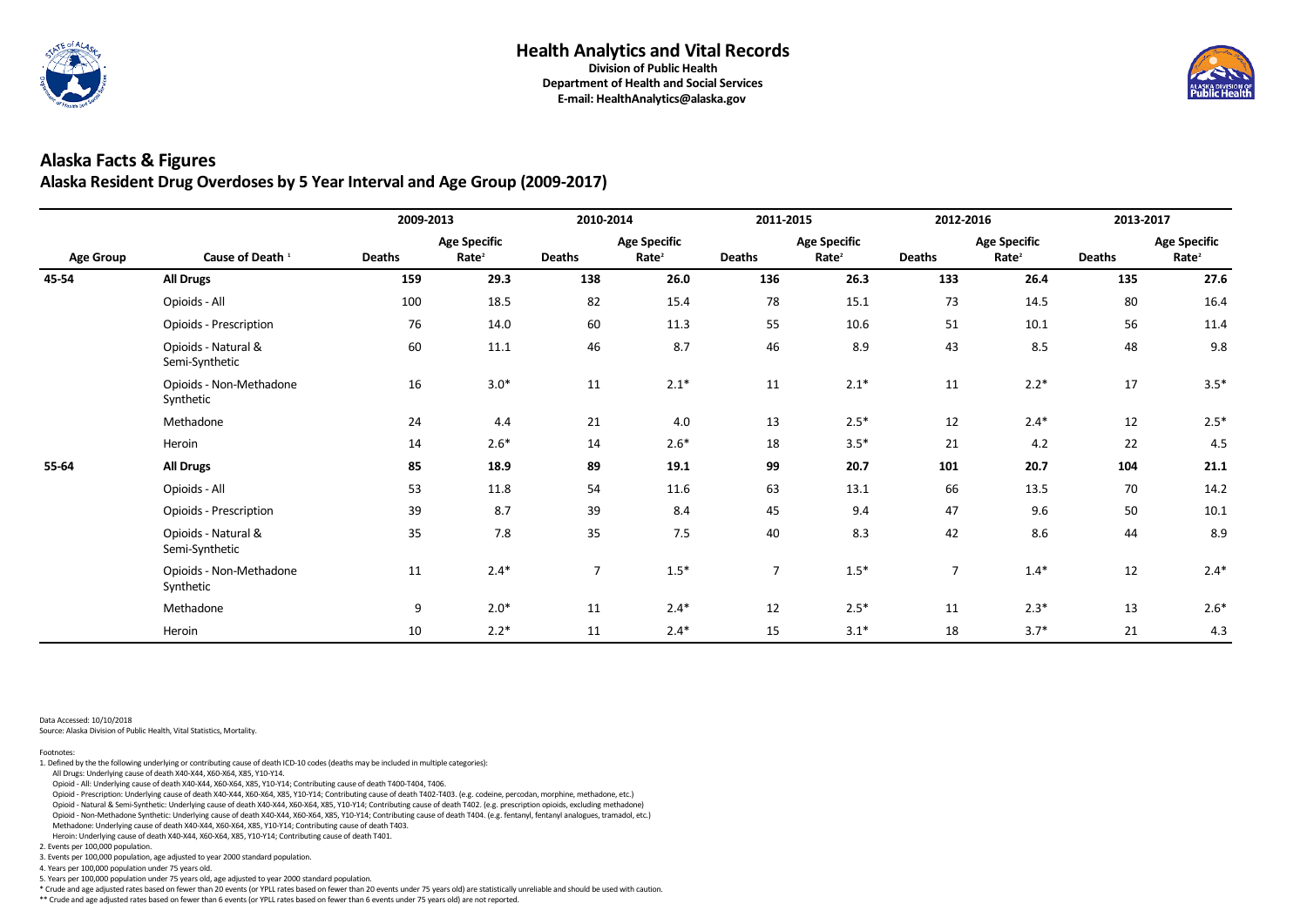

**E-mail: HealthAnalytics@alaska.gov**

## **Alaska Facts & Figures Alaska Resident Drug Overdoses by 5 Year Interval and Age Group (2009-2017)**

|                  |                                       | 2009-2013     |                                          | 2010-2014     |                                          | 2011-2015      |                                          | 2012-2016     |                                          | 2013-2017         |                                          |
|------------------|---------------------------------------|---------------|------------------------------------------|---------------|------------------------------------------|----------------|------------------------------------------|---------------|------------------------------------------|-------------------|------------------------------------------|
| <b>Age Group</b> | Cause of Death <sup>1</sup>           | <b>Deaths</b> | <b>Age Specific</b><br>Rate <sup>2</sup> | <b>Deaths</b> | <b>Age Specific</b><br>Rate <sup>2</sup> | <b>Deaths</b>  | <b>Age Specific</b><br>Rate <sup>2</sup> | <b>Deaths</b> | <b>Age Specific</b><br>Rate <sup>2</sup> | <b>Deaths</b>     | <b>Age Specific</b><br>Rate <sup>2</sup> |
| $65+$            | <b>All Drugs</b>                      | 14            | $4.7*$                                   | 12            | $3.8*$                                   | 15             | $4.5*$                                   | 17            | $4.8*$                                   | 21                | 5.6                                      |
|                  | Opioids - All                         | 10            | $3.4*$                                   | 8             | $2.5*$                                   | 10             | $3.0*$                                   | 12            | $3.4*$                                   | 16                | $4.3*$                                   |
|                  | <b>Opioids - Prescription</b>         | 9             | $3.0*$                                   |               | $2.2*$                                   | 8              | $2.4*$                                   | 9             | $2.5*$                                   | 12                | $3.2*$                                   |
|                  | Opioids - Natural &<br>Semi-Synthetic |               | $2.4*$                                   |               | $2.2*$                                   |                | $2.1*$                                   | 8             | $2.2*$                                   | 10                | $2.7*$                                   |
|                  | Opioids - Non-Methadone<br>Synthetic  |               | $***$                                    | $\sim$        | $***$                                    | $\overline{2}$ | $***$                                    | ി<br>∠        | $***$                                    | $\overline{3}$    | $***$                                    |
|                  | Methadone                             |               | $***$                                    | $\mathbf 0$   | $***$                                    | -1             | $***$                                    |               | $***$                                    | $\mathbf{\Gamma}$ | $***$                                    |
|                  | Heroin                                | 0             | $***$                                    | $\mathbf 0$   | $***$                                    |                | $***$                                    | ി             | $***$                                    |                   | $***$                                    |

Data Accessed: 10/10/2018 Source: Alaska Division of Public Health, Vital Statistics, Mortality.

\*\* Crude and age adjusted rates based on fewer than 6 events (or YPLL rates based on fewer than 6 events under 75 years old) are not reported.



5. Years per 100,000 population under 75 years old, age adjusted to year 2000 standard population.

\* Crude and age adjusted rates based on fewer than 20 events (or YPLL rates based on fewer than 20 events under 75 years old) are statistically unreliable and should be used with caution.

3. Events per 100,000 population, age adjusted to year 2000 standard population.

4. Years per 100,000 population under 75 years old.

Heroin: Underlying cause of death X40-X44, X60-X64, X85, Y10-Y14; Contributing cause of death T401.

2. Events per 100,000 population.

 Opioid - Non-Methadone Synthetic: Underlying cause of death X40-X44, X60-X64, X85, Y10-Y14; Contributing cause of death T404. (e.g. fentanyl, fentanyl analogues, tramadol, etc.) Methadone: Underlying cause of death X40-X44, X60-X64, X85, Y10-Y14; Contributing cause of death T403.

Opioid - Prescription: Underlying cause of death X40-X44, X60-X64, X85, Y10-Y14; Contributing cause of death T402-T403. (e.g. codeine, percodan, morphine, methadone, etc.)

Opioid - Natural & Semi-Synthetic: Underlying cause of death X40-X44, X60-X64, X85, Y10-Y14; Contributing cause of death T402. (e.g. prescription opioids, excluding methadone)

All Drugs: Underlying cause of death X40-X44, X60-X64, X85, Y10-Y14.

Opioid - All: Underlying cause of death X40-X44, X60-X64, X85, Y10-Y14; Contributing cause of death T400-T404, T406.

Footnotes: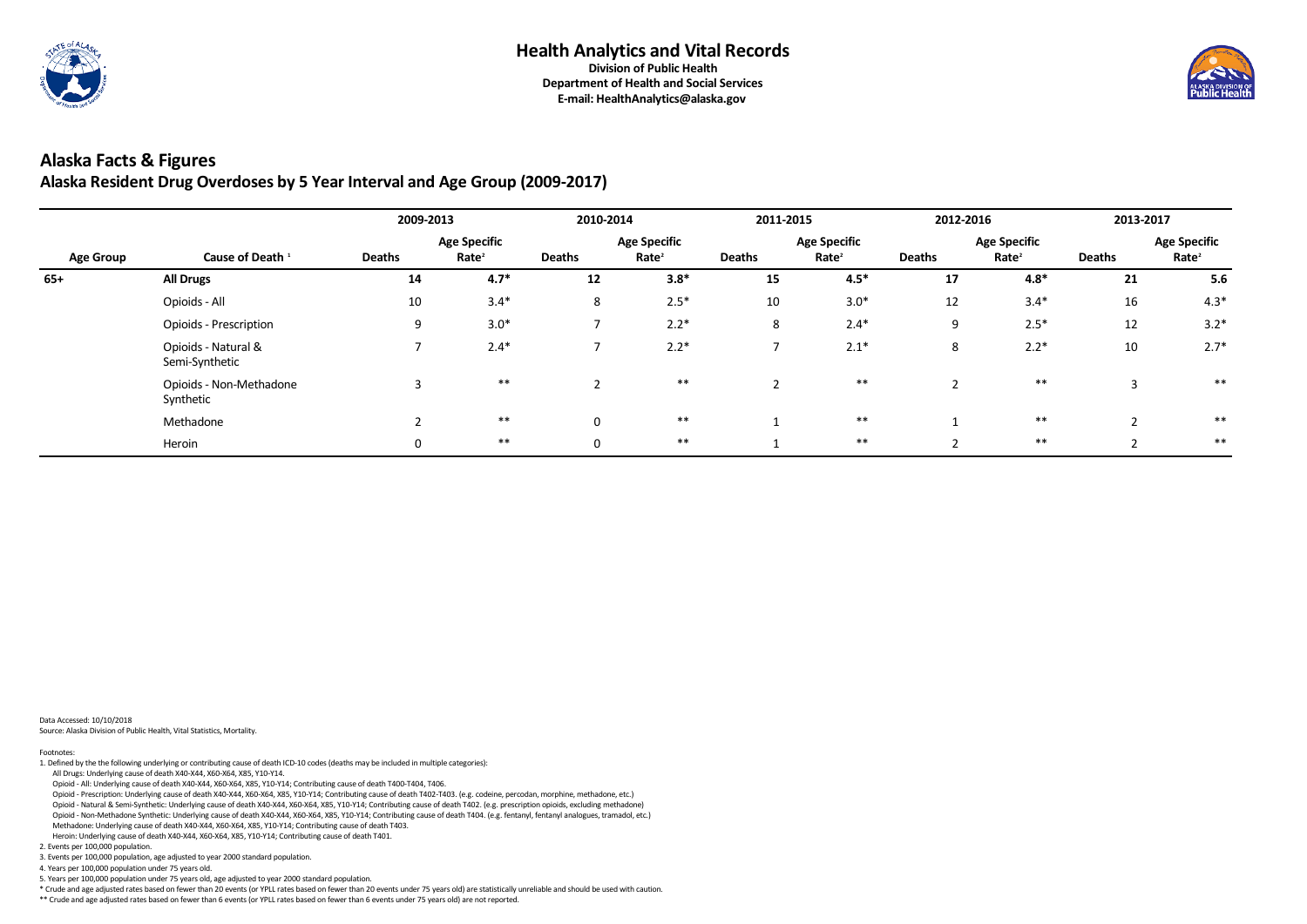

### **Alaska Facts & Figures Alaska Resident Drug Overdoses by 5 Year Interval and Public Health Region (2009-2017)**

|                          |                                       | 2009-2013     |                            |                                             |               |                            | 2010-2014                                   |               | 2011-2015                  |                                      |                | 2012-2016                  |                                             | 2013-2017     |                            |                                      |
|--------------------------|---------------------------------------|---------------|----------------------------|---------------------------------------------|---------------|----------------------------|---------------------------------------------|---------------|----------------------------|--------------------------------------|----------------|----------------------------|---------------------------------------------|---------------|----------------------------|--------------------------------------|
| <b>Regional Area</b>     | Cause of Death <sup>1</sup>           | <b>Deaths</b> | Crude<br>Rate <sup>2</sup> | Age<br><b>Adjusted</b><br>Rate <sup>3</sup> | <b>Deaths</b> | Crude<br>Rate <sup>2</sup> | Age<br><b>Adjusted</b><br>Rate <sup>3</sup> | <b>Deaths</b> | Crude<br>Rate <sup>2</sup> | Age<br>Adjusted<br>Rate <sup>3</sup> | <b>Deaths</b>  | Crude<br>Rate <sup>2</sup> | Age<br><b>Adjusted</b><br>Rate <sup>3</sup> | <b>Deaths</b> | Crude<br>Rate <sup>2</sup> | Age<br>Adjusted<br>Rate <sup>3</sup> |
| <b>Anchorage Munic.</b>  | <b>All Drugs</b>                      | 257           | 17.4                       | 16.9                                        | 255           | 17.1                       | 16.8                                        | 276           | 18.5                       | 18.0                                 | 272            | 18.2                       | 17.7                                        | 279           | 18.6                       | 18.2                                 |
|                          | Opioids - All                         | 164           | 11.1                       | 10.6                                        | 155           | 10.4                       | 10.1                                        | 170           | 11.4                       | 10.9                                 | 176            | 11.8                       | 11.3                                        | 193           | 12.9                       | 12.6                                 |
|                          | <b>Opioids - Prescription</b>         | 110           | 7.5                        | 7.2                                         | 95            | 6.4                        | 6.3                                         | 98            | 6.6                        | 6.4                                  | 92             | 6.1                        | 6.0                                         | 99            | 6.6                        | 6.5                                  |
|                          | Opioids - Natural &<br>Semi-Synthetic | 98            | 6.6                        | 6.4                                         | 85            | 5.7                        | 5.6                                         | 89            | 6.0                        | 5.8                                  | 84             | 5.6                        | 5.4                                         | 92            | 6.1                        | 6.0                                  |
|                          | Opioids - Non-Methadone<br>Synthetic  | 21            | 1.4                        | 1.3                                         | 17            | $1.1*$                     | $1.1*$                                      | 21            | 1.4                        | 1.4                                  | 21             | 1.4                        | 1.3                                         | 38            | 2.5                        | 2.4                                  |
|                          | Methadone                             | 19            | $1.3*$                     | $1.2*$                                      | 18            | $1.2*$                     | $1.1*$                                      | 16            | $1.1*$                     | $1.0*$                               | 17             | $1.1*$                     | $1.1*$                                      | 16            | $1.1*$                     | $1.0*$                               |
|                          | Heroin                                | 40            | 2.7                        | 2.5                                         | 49            | 3.3                        | 3.0                                         | 65            | 4.4                        | 4.0                                  | 84             | 5.6                        | 5.3                                         | 91            | 6.1                        | 5.8                                  |
| <b>Gulf Coast Region</b> | <b>All Drugs</b>                      | 63            | 15.8                       | 16.4                                        | 59            | 14.7                       | 15.7                                        | 69            | 17.1                       | 17.9                                 | 77             | 19.1                       | 19.6                                        | 75            | 18.6                       | 19.3                                 |
|                          | Opioids - All                         | 44            | 11.1                       | 11.8                                        | 42            | 10.5                       | 11.5                                        | 49            | 12.2                       | 13.0                                 | 59             | 14.6                       | 15.3                                        | 57            | 14.1                       | 14.9                                 |
|                          | <b>Opioids - Prescription</b>         | 35            | 8.8                        | 9.4                                         | 29            | 7.2                        | 8.1                                         | 36            | 8.9                        | 9.6                                  | 44             | 10.9                       | 11.6                                        | 40            | 9.9                        | 10.3                                 |
|                          | Opioids - Natural &<br>Semi-Synthetic | 25            | 6.3                        | 6.6                                         | 21            | 5.2                        | 5.8                                         | 28            | 6.9                        | 7.2                                  | 36             | 8.9                        | 9.4                                         | 33            | 8.2                        | 8.4                                  |
|                          | Opioids - Non-Methadone<br>Synthetic  | 6             | $1.5*$                     | $1.3*$                                      | 6             | $1.5*$                     | $1.5*$                                      | 5             | $***$                      | $***$                                | $\overline{7}$ | $1.7*$                     | $1.8*$                                      | 9             | $2.2*$                     | $2.5*$                               |
|                          | Methadone                             | 12            | $3.0*$                     | $3.2*$                                      | 9             | $2.2*$                     | $2.4*$                                      | 10            | $2.5*$                     | $2.8*$                               | 10             | $2.5*$                     | $2.8*$                                      | 9             | $2.2*$                     | $2.6*$                               |
|                          | Heroin                                | 5             | $***$                      | $***$                                       | 9             | $2.2*$                     | $2.5*$                                      | 15            | $3.7*$                     | $3.7*$                               | 20             | 4.9                        | 4.9                                         | 24            | 5.9                        | 6.1                                  |

Data Accessed: 10/10/2018

Source: Alaska Division of Public Health, Vital Statistics, Mortality.

\*\* Crude and age adjusted rates based on fewer than 6 events (or YPLL rates based on fewer than 6 events under 75 years old) are not reported.



5. Years per 100,000 population under 75 years old, age adjusted to year 2000 standard population.

\* Crude and age adjusted rates based on fewer than 20 events (or YPLL rates based on fewer than 20 events under 75 years old) are statistically unreliable and should be used with caution.

3. Events per 100,000 population, age adjusted to year 2000 standard population.

4. Years per 100,000 population under 75 years old.

Heroin: Underlying cause of death X40-X44, X60-X64, X85, Y10-Y14; Contributing cause of death T401.

2. Events per 100,000 population.

Opioid - Non-Methadone Synthetic: Underlying cause of death X40-X44, X60-X64, X85, Y10-Y14; Contributing cause of death T404. (e.g. fentanyl, fentanyl analogues, tramadol, etc.)

Methadone: Underlying cause of death X40-X44, X60-X64, X85, Y10-Y14; Contributing cause of death T403.

Opioid - Prescription: Underlying cause of death X40-X44, X60-X64, X85, Y10-Y14; Contributing cause of death T402-T403. (e.g. codeine, percodan, morphine, methadone, etc.)

Opioid - Natural & Semi-Synthetic: Underlying cause of death X40-X44, X60-X64, X85, Y10-Y14; Contributing cause of death T402. (e.g. prescription opioids, excluding methadone)

All Drugs: Underlying cause of death X40-X44, X60-X64, X85, Y10-Y14.

Opioid - All: Underlying cause of death X40-X44, X60-X64, X85, Y10-Y14; Contributing cause of death T400-T404, T406.

Footnotes: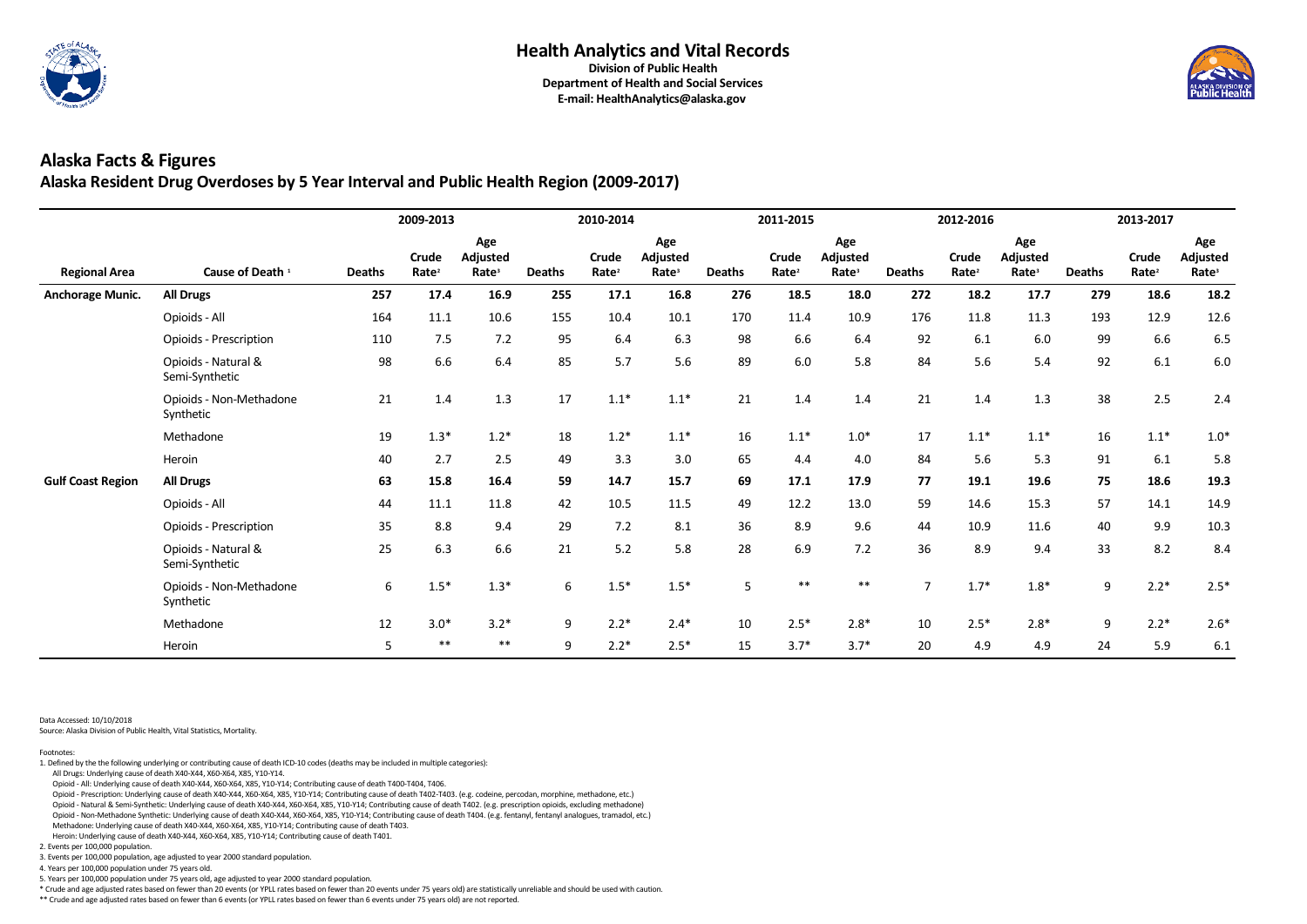

### **Alaska Facts & Figures Alaska Resident Drug Overdoses by 5 Year Interval and Public Health Region (2009-2017)**

|                        |                                       | 2009-2013     |                                   |                                             | 2010-2014     |                                   |                                             |                | 2011-2015                  |                                             |                | 2012-2016                  |                                      | 2013-2017     |                            |                                      |
|------------------------|---------------------------------------|---------------|-----------------------------------|---------------------------------------------|---------------|-----------------------------------|---------------------------------------------|----------------|----------------------------|---------------------------------------------|----------------|----------------------------|--------------------------------------|---------------|----------------------------|--------------------------------------|
| <b>Regional Area</b>   | Cause of Death <sup>1</sup>           | <b>Deaths</b> | <b>Crude</b><br>Rate <sup>2</sup> | Age<br><b>Adjusted</b><br>Rate <sup>3</sup> | <b>Deaths</b> | <b>Crude</b><br>Rate <sup>2</sup> | Age<br><b>Adjusted</b><br>Rate <sup>3</sup> | <b>Deaths</b>  | Crude<br>Rate <sup>2</sup> | Age<br><b>Adjusted</b><br>Rate <sup>3</sup> | <b>Deaths</b>  | Crude<br>Rate <sup>2</sup> | Age<br>Adjusted<br>Rate <sup>3</sup> | <b>Deaths</b> | Crude<br>Rate <sup>2</sup> | Age<br>Adjusted<br>Rate <sup>3</sup> |
| <b>Interior Region</b> | <b>All Drugs</b>                      | 71            | 12.6                              | 12.7                                        | 68            | 12.0                              | 11.9                                        | 67             | 11.8                       | 11.9                                        | 72             | 12.7                       | 12.5                                 | 77            | 13.6                       | 13.3                                 |
|                        | Opioids - All                         | 44            | 7.8                               | 8.0                                         | 41            | 7.2                               | 7.2                                         | 38             | 6.7                        | 6.5                                         | 42             | 7.4                        | 7.1                                  | 44            | 7.8                        | 7.3                                  |
|                        | <b>Opioids - Prescription</b>         | 38            | 6.7                               | 6.9                                         | 33            | 5.8                               | 5.9                                         | 27             | 4.7                        | 4.8                                         | 27             | 4.7                        | 4.8                                  | 27            | 4.8                        | 4.7                                  |
|                        | Opioids - Natural &<br>Semi-Synthetic | 31            | 5.5                               | 5.5                                         | 28            | 4.9                               | 5.0                                         | 25             | 4.4                        | 4.4                                         | 26             | 4.6                        | 4.6                                  | 26            | 4.6                        | 4.5                                  |
|                        | Opioids - Non-Methadone<br>Synthetic  | 12            | $2.1*$                            | $2.3*$                                      | 9             | $1.6*$                            | $1.8*$                                      | $\overline{7}$ | $1.2*$                     | $1.2*$                                      | $\overline{7}$ | $1.2*$                     | $1.3*$                               | 10            | $1.8*$                     | $1.7*$                               |
|                        | Methadone                             | 9             | $1.6*$                            | $1.8*$                                      | 8             | $1.4*$                            | $1.3*$                                      | $5\phantom{.}$ | $***$                      | $***$                                       | 3              | $***$                      | $***$                                | 3             | $***$                      | $**$                                 |
|                        | Heroin                                | 3             | $***$                             | $***$                                       | 6             | $1.1*$                            | $1.0*$                                      | 8              | $1.4*$                     | $1.3*$                                      | 11             | $1.9*$                     | $1.6*$                               | 11            | $1.9*$                     | $1.6*$                               |
| Mat-Su Borough         | <b>All Drugs</b>                      | 83            | 18.2                              | 17.3                                        | 84            | 17.9                              | 17.4                                        | 88             | 18.4                       | 18.2                                        | 91             | 18.6                       | 18.7                                 | 87            | 17.4                       | 17.4                                 |
|                        | Opioids - All                         | 64            | 14.0                              | 13.3                                        | 60            | 12.8                              | 12.5                                        | 62             | 12.9                       | 12.9                                        | 65             | 13.3                       | 13.5                                 | 63            | 12.6                       | 12.6                                 |
|                        | Opioids - Prescription                | 53            | 11.6                              | 10.8                                        | 48            | 10.3                              | 9.8                                         | 47             | 9.8                        | 9.6                                         | 50             | 10.2                       | 10.2                                 | 46            | 9.2                        | 9.0                                  |
|                        | Opioids - Natural &<br>Semi-Synthetic | 37            | 8.1                               | 7.6                                         | 34            | 7.3                               | 7.0                                         | 33             | 6.9                        | 6.8                                         | 39             | 8.0                        | 8.1                                  | 36            | 7.2                        | 7.3                                  |
|                        | Opioids - Non-Methadone<br>Synthetic  | 10            | $2.2*$                            | $1.9*$                                      | 8             | $1.7*$                            | $1.6*$                                      | $11\,$         | $2.3*$                     | $2.3*$                                      | 10             | $2.0*$                     | $2.0*$                               | 13            | $2.6*$                     | $2.5*$                               |
|                        | Methadone                             | 26            | 5.7                               | 5.3                                         | 22            | 4.7                               | 4.4                                         | 19             | $4.0*$                     | $3.7*$                                      | 17             | $3.5*$                     | $3.4*$                               | 15            | $3.0*$                     | $2.7*$                               |
|                        | Heroin                                | 10            | $2.2*$                            | $2.3*$                                      | 12            | $2.6*$                            | $2.8*$                                      | 14             | $2.9*$                     | $3.2*$                                      | 16             | $3.3*$                     | $3.6*$                               | 15            | $3.0*$                     | $3.3*$                               |

Data Accessed: 10/10/2018

Source: Alaska Division of Public Health, Vital Statistics, Mortality.

\*\* Crude and age adjusted rates based on fewer than 6 events (or YPLL rates based on fewer than 6 events under 75 years old) are not reported.



5. Years per 100,000 population under 75 years old, age adjusted to year 2000 standard population.

\* Crude and age adjusted rates based on fewer than 20 events (or YPLL rates based on fewer than 20 events under 75 years old) are statistically unreliable and should be used with caution.

3. Events per 100,000 population, age adjusted to year 2000 standard population.

4. Years per 100,000 population under 75 years old.

2. Events per 100,000 population.

 Heroin: Underlying cause of death X40-X44, X60-X64, X85, Y10-Y14; Contributing cause of death T401. Methadone: Underlying cause of death X40-X44, X60-X64, X85, Y10-Y14; Contributing cause of death T403.

Opioid - Non-Methadone Synthetic: Underlying cause of death X40-X44, X60-X64, X85, Y10-Y14; Contributing cause of death T404. (e.g. fentanyl, fentanyl analogues, tramadol, etc.)

Opioid - Prescription: Underlying cause of death X40-X44, X60-X64, X85, Y10-Y14; Contributing cause of death T402-T403. (e.g. codeine, percodan, morphine, methadone, etc.)

Opioid - Natural & Semi-Synthetic: Underlying cause of death X40-X44, X60-X64, X85, Y10-Y14; Contributing cause of death T402. (e.g. prescription opioids, excluding methadone)

All Drugs: Underlying cause of death X40-X44, X60-X64, X85, Y10-Y14.

Opioid - All: Underlying cause of death X40-X44, X60-X64, X85, Y10-Y14; Contributing cause of death T400-T404, T406.

Footnotes: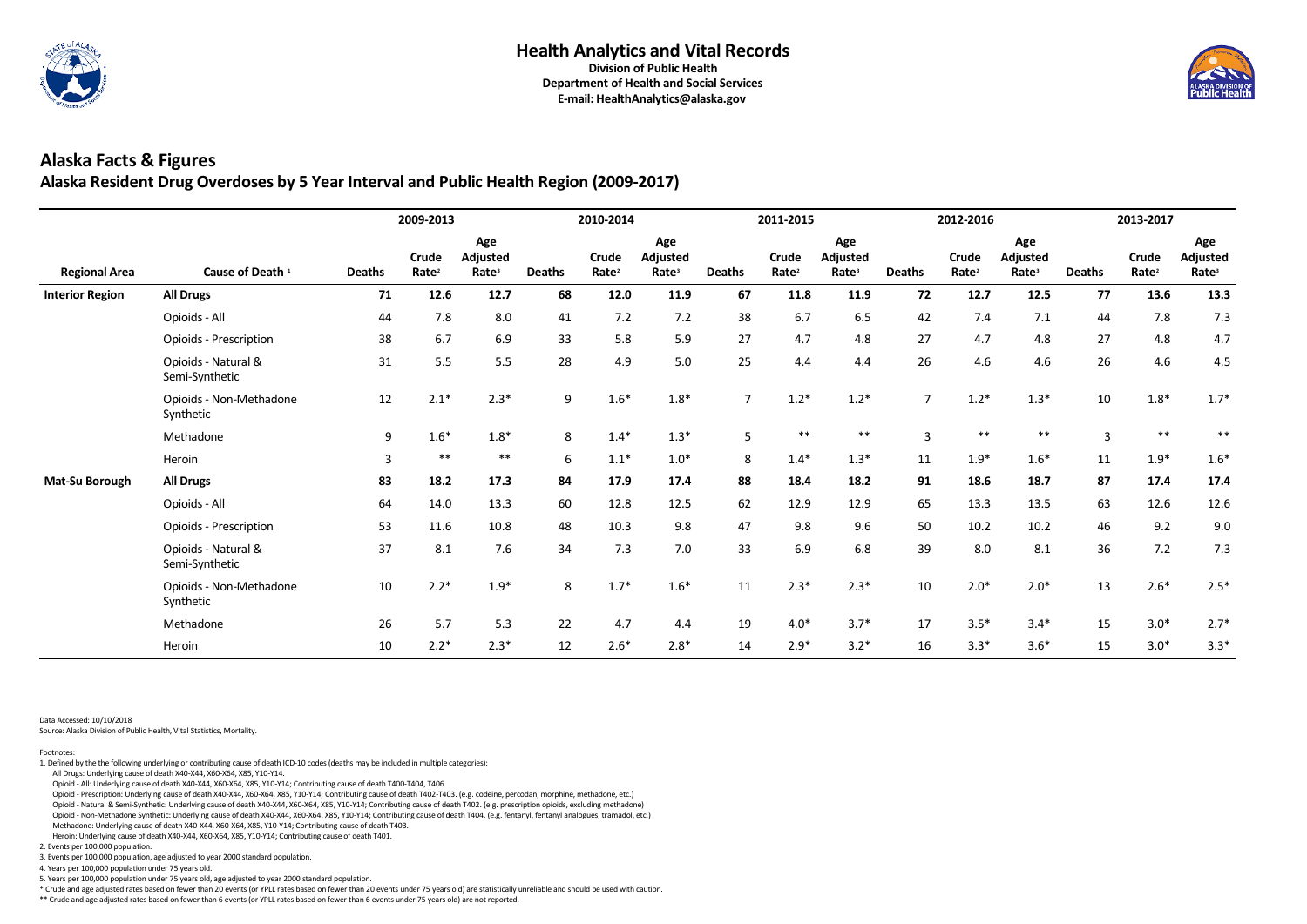

**E-mail: HealthAnalytics@alaska.gov**

## **Alaska Facts & Figures Alaska Resident Drug Overdoses by 5 Year Interval and Public Health Region (2009-2017)**

|                         |                                       | 2009-2013      |                            |                                      | 2010-2014     |                            |                                             |                | 2011-2015                  |                                      |                       | 2012-2016                  |                                      | 2013-2017      |                            |                                      |
|-------------------------|---------------------------------------|----------------|----------------------------|--------------------------------------|---------------|----------------------------|---------------------------------------------|----------------|----------------------------|--------------------------------------|-----------------------|----------------------------|--------------------------------------|----------------|----------------------------|--------------------------------------|
| <b>Regional Area</b>    | Cause of Death <sup>1</sup>           | <b>Deaths</b>  | Crude<br>Rate <sup>2</sup> | Age<br>Adjusted<br>Rate <sup>3</sup> | <b>Deaths</b> | Crude<br>Rate <sup>2</sup> | Age<br><b>Adjusted</b><br>Rate <sup>3</sup> | <b>Deaths</b>  | Crude<br>Rate <sup>2</sup> | Age<br>Adjusted<br>Rate <sup>3</sup> | <b>Deaths</b>         | Crude<br>Rate <sup>2</sup> | Age<br>Adjusted<br>Rate <sup>3</sup> | <b>Deaths</b>  | Crude<br>Rate <sup>2</sup> | Age<br>Adjusted<br>Rate <sup>3</sup> |
| <b>Northern Region</b>  | <b>All Drugs</b>                      | 8              | $6.1*$                     | $6.8*$                               | 7             | $5.2*$                     | $5.8*$                                      | 9              | $6.6*$                     | $7.1*$                               | 9                     | $6.5*$                     | $7.0*$                               | 8              | $5.8*$                     | $6.1*$                               |
|                         | Opioids - All                         | 6              | $4.5*$                     | $5.4*$                               | 5             | $***$                      | $***$                                       | $\overline{7}$ | $5.1*$                     | $5.9*$                               | $\overline{7}$        | $5.1*$                     | $5.8*$                               | $\overline{7}$ | $5.1*$                     | $5.5*$                               |
|                         | <b>Opioids - Prescription</b>         |                | $***$                      | $***$                                |               | $***$                      | $***$                                       |                | $***$                      | $***$                                |                       | $***$                      | $***$                                |                | $***$                      | $***$                                |
|                         | Opioids - Natural &<br>Semi-Synthetic | 4              | $***$                      | $***$                                | $\mathbf{3}$  | $***$                      | $***$                                       | $\Delta$       | $***$                      | $***$                                | $\overline{4}$        | $***$                      | $***$                                |                | $***$                      | $***$                                |
|                         | Opioids - Non-Methadone<br>Synthetic  | $\overline{2}$ | $***$                      | $***$                                |               | $**$                       | $***$                                       | $\overline{3}$ | $***$                      | $***$                                | 3                     | $**$                       | $**$                                 |                | $***$                      |                                      |
|                         | Methadone                             |                | $***$                      | $***$                                | $\Omega$      | $***$                      | $***$                                       | $\mathbf 0$    | $***$                      | **                                   | $\Omega$              |                            | $***$                                |                | $***$                      |                                      |
|                         | Heroin                                | $\Omega$       | $***$                      | $***$                                | $\mathbf 0$   | $***$                      | $***$                                       | $\pmb{0}$      | $***$                      | $***$                                | $\mathbf 0$           | $***$                      | $***$                                | $\Omega$       | $***$                      | $***$                                |
| <b>Southeast Region</b> | <b>All Drugs</b>                      | 53             | 14.5                       | 13.7                                 | 57            | 15.5                       | 14.2                                        | 57             | 15.4                       | 13.6                                 | 60                    | 16.2                       | 15.3                                 | 66             | 17.8                       | 17.3                                 |
|                         | Opioids - All                         | 31             | 8.5                        | 8.3                                  | 37            | 10.0                       | 9.4                                         | 38             | 10.2                       | 9.2                                  | 39                    | 10.5                       | 10.0                                 | 43             | 11.6                       | 11.3                                 |
|                         | <b>Opioids - Prescription</b>         | 19             | $5.2*$                     | $5.4*$                               | 25            | 6.8                        | 6.4                                         | 23             | 6.2                        | 5.3                                  | 23                    | 6.2                        | 5.6                                  | 28             | 7.6                        | 6.9                                  |
|                         | Opioids - Natural &<br>Semi-Synthetic | 9              | $2.5*$                     | $2.6*$                               | 14            | $3.8*$                     | $3.3*$                                      | 19             | $5.1*$                     | $4.4*$                               | 19                    | $5.1*$                     | $4.6*$                               | 23             | 6.2                        | 5.6                                  |
|                         | Opioids - Non-Methadone<br>Synthetic  | 5              | $***$                      | $***$                                |               | $***$                      | $***$                                       |                | $***$                      | **                                   | 5                     | $***$                      | $***$                                | 8              | $2.2*$                     | $2.2*$                               |
|                         | Methadone                             | 11             | $3.0*$                     | $3.2*$                               | 11            | $3.0*$                     | $3.1*$                                      | $\overline{4}$ | $***$                      | $***$                                | $\boldsymbol{\Delta}$ |                            | $***$                                |                | $1.6*$                     | $1.4*$                               |
|                         | Heroin                                | 10             | $2.7*$                     | $2.3*$                               | 10            | $2.7*$                     | $2.5*$                                      | 16             | $4.3*$                     | $4.2*$                               | 19                    | $5.1*$                     | $5.3*$                               | 20             | 5.4                        | 5.7                                  |

Data Accessed: 10/10/2018

Source: Alaska Division of Public Health, Vital Statistics, Mortality.

\*\* Crude and age adjusted rates based on fewer than 6 events (or YPLL rates based on fewer than 6 events under 75 years old) are not reported.



5. Years per 100,000 population under 75 years old, age adjusted to year 2000 standard population.

\* Crude and age adjusted rates based on fewer than 20 events (or YPLL rates based on fewer than 20 events under 75 years old) are statistically unreliable and should be used with caution.

3. Events per 100,000 population, age adjusted to year 2000 standard population.

4. Years per 100,000 population under 75 years old.

2. Events per 100,000 population.

 Heroin: Underlying cause of death X40-X44, X60-X64, X85, Y10-Y14; Contributing cause of death T401. Methadone: Underlying cause of death X40-X44, X60-X64, X85, Y10-Y14; Contributing cause of death T403.

Opioid - Non-Methadone Synthetic: Underlying cause of death X40-X44, X60-X64, X85, Y10-Y14; Contributing cause of death T404. (e.g. fentanyl, fentanyl analogues, tramadol, etc.)

Opioid - Prescription: Underlying cause of death X40-X44, X60-X64, X85, Y10-Y14; Contributing cause of death T402-T403. (e.g. codeine, percodan, morphine, methadone, etc.)

Opioid - Natural & Semi-Synthetic: Underlying cause of death X40-X44, X60-X64, X85, Y10-Y14; Contributing cause of death T402. (e.g. prescription opioids, excluding methadone)

All Drugs: Underlying cause of death X40-X44, X60-X64, X85, Y10-Y14.

Opioid - All: Underlying cause of death X40-X44, X60-X64, X85, Y10-Y14; Contributing cause of death T400-T404, T406.

Footnotes: